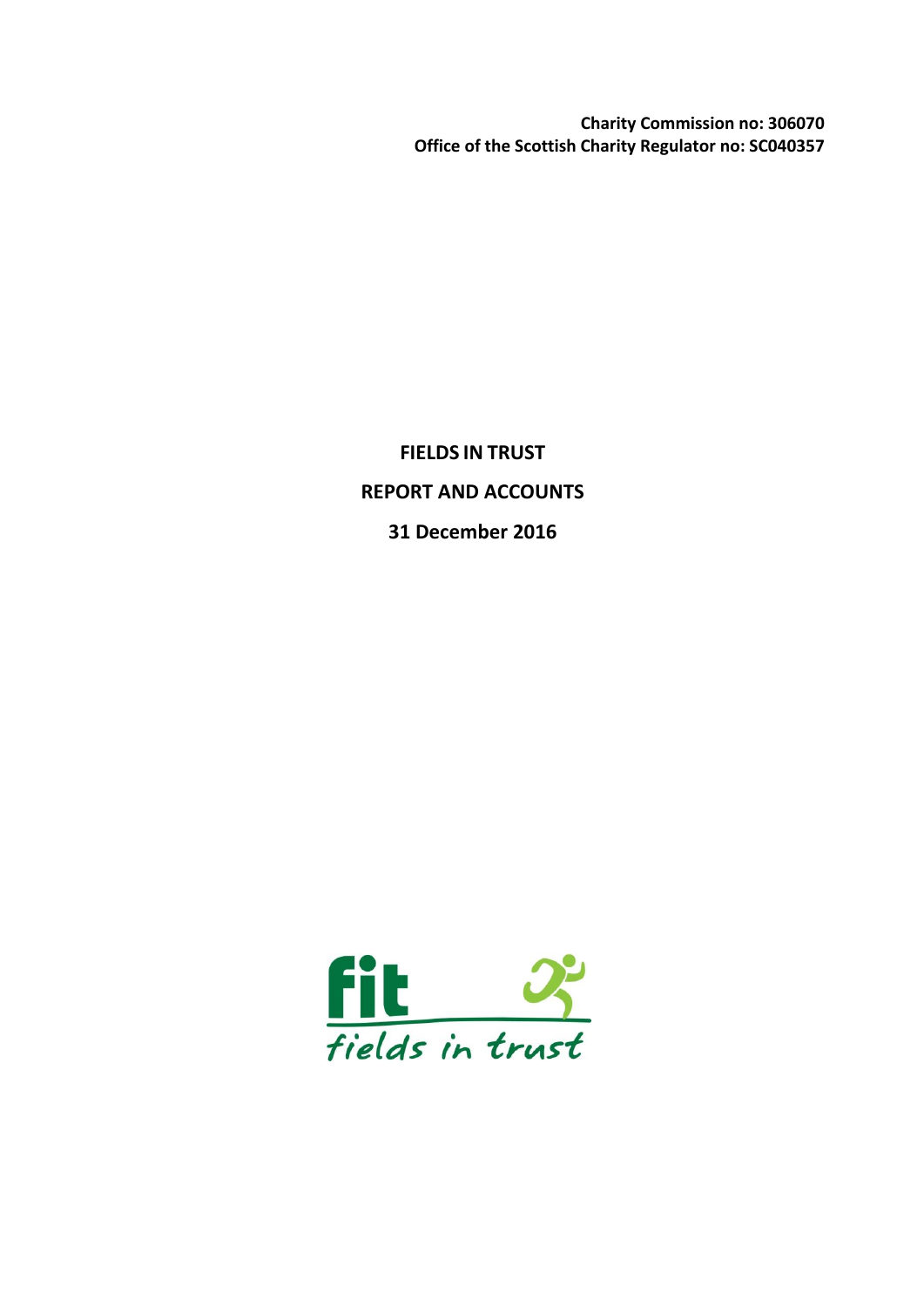# **Fields in Trust was founded in 1925 as the National Playing Fields Association and incorporated by Royal Charter in 1933.**

#### **Patron**

#### HM The Queen

### **President**

HRH The Duke of Cambridge KG KT

### **Vice Presidents**

Gyles Brandreth, Derek Forbes, The Lord Howard of Rising, Christopher Laing OBE, Alison Moore‐Gwyn LVO, The Rt Hon The Earl of Stockton

## **Ambassadors**

Geoffrey Boycott OBE, Roger Federer, Tim Henman OBE, Graeme Le Saux, Pat Nevin, Sir Matthew Pinsent CBE, Sir Clive Woodward OBE, Baroness Grey‐Thompson DBE

### **Trustees and Members of Council**

Tim Phillips CBE – Chairman Richard Schuster – Vice Chairman Jeremy Hammond – Honorary Treasurer Tom Barber, Mark Campion, Paul Garber, Dr Ann Heywood, Debbie Jevans CBE, Graeme Le Saux, Ivor Morgan (to 21<sup>st</sup> April 2016), Carlotta Newbury (from 8<sup>th</sup> April 2016), Brian Samson, Tim Smith, Mike Street OBE, Brynmor Williams (from 7<sup>th</sup> December 2016)

#### **Chief Executive**

Helen Griffiths

#### **Bankers**

HSBC plc, London Lloyds Bank plc, London Clydesdale Bank plc, Edinburgh

### **Solicitors**

Freshfields Bruckhaus Deringer LLP, London. Russell Cooke LLP, London. Wright Hassall LLP, Leamington Spa. CMS Cameron McKenna, Edinburgh.

## **Investment Managers**

Stonehage Fleming, London

### **Auditors**

Sayer Vincent LLP, London

**Charity Registration Number:** 306070, registered in England and Wales **Company Registration Number:** RC00370 (incorporated by Royal Charter), registered in the UK **Office of Scottish Charity Regulator Registration Number:** SC040357

**Registered Office:** 2d Woodstock Studios, 36 Woodstock Grove, London W12 8LE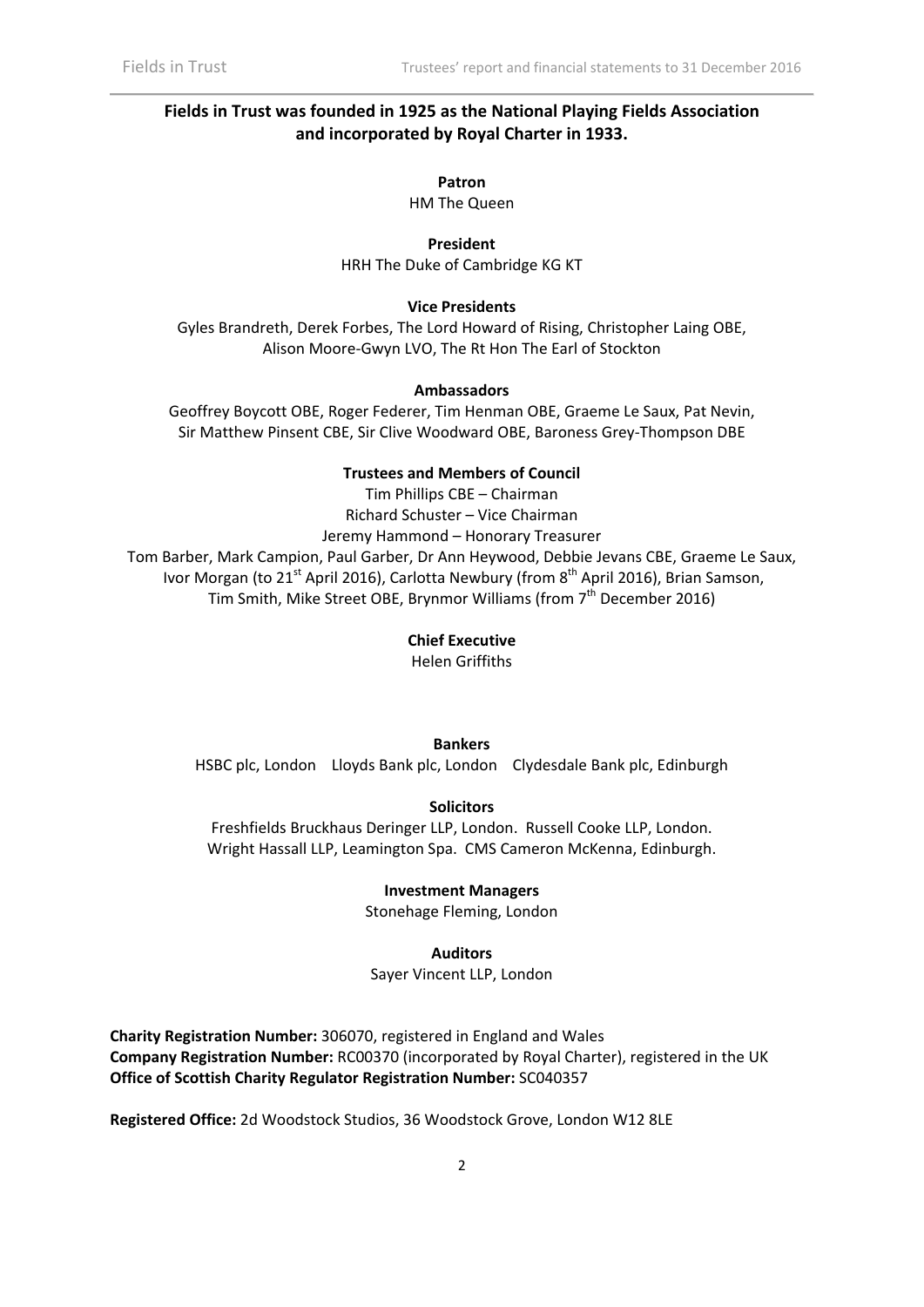### **CHAIRMAN'S STATEMENT**

The nation's parks, playing fields and playgrounds are a defining part of our local communities and contribute very positively to their physical, mental and social health. Whether by playing sport, enjoying a walk or learning to ride a bike, local residents derive fitness, pleasure and better health from use of these green spaces.

Nowadays public parks too often arrive on local agendas because of their maintenance costs or development potential for new buildings. We believe parks should be on such agendas because of their investment potential as recreational space for combating obesity, anti‐social behaviour, unhealthy lifestyles and promoting a shared space for all members of the local community to interact.

However 2016 did see the importance of parks and the threats to their future widely discussed. The publication of a new Government sports strategy was focused on creating a more active nation rather than simply increasing sports participation. Despite this, we learned from the Heritage Lottery Fund State of UK Public Parks 2016 report that 92% of parks and green spaces are facing budget cuts – some by as much as 90%. Recognising the challenging climate and potential loss of this non‐ statutory service, the Communities and Local Government Parliamentary Committee launched an inquiry into the future of these spaces to which Fields in Trust contributed. We will incorporate these research findings and policy recommendations into our future plans.

We are proud of the fact we now have 2,697 parks or green spaces protected in perpetuity and we continue to be very grateful to all our donors and supporters who have enabled us to do this.

Tim Killing

**Tim Phillips CBE Chairman**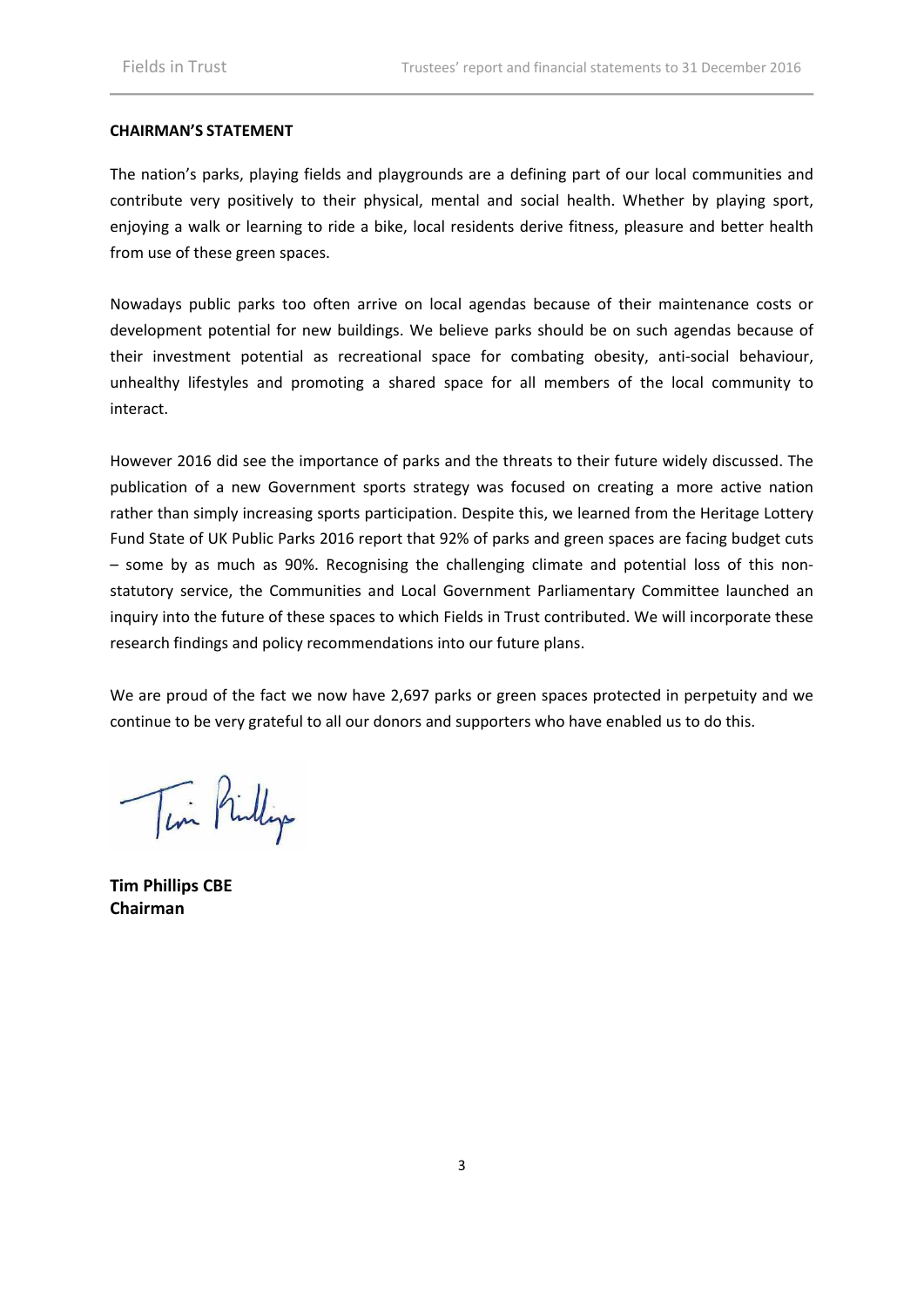#### **TRUSTEES' REPORT**

The Board of Trustees present their annual report incorporating the audited financial statements for the year ended 31<sup>st</sup> December 2016, together with an update on current plans and achievements.

#### **MISSION**

Fields in Trust works to secure and improve outdoor recreational spaces for sport and play for future generations. Currently we protect 2,697 spaces totalling 31,000 acres across the UK.



Since our foundation as the National Playing Fields Association in 1925, our aim has been to ensure that everyone - young or old, living in urban or rural areas - has access to free, local facilities for healthy outdoor activity. Parks, playing fields and playgrounds have a vital role in creating healthy communities, by increasing opportunities for physical activity, promoting social cohesion and improving the local environment.

Unfortunately the contribution made by public green spaces is not sufficiently recognised and so they are routinely the casualty of public funding cuts particularly for maintenance and/or lost to building development plans. Fields in Trust believes that the way we view parks, playing fields and playgrounds and the money it takes to maintain them needs to change from being seen as a drain on public spending to being recognised as a crucial asset needed to help create happier, healthier more connected communities thereby achieving longer term practical savings as well.

By protecting parks, playing fields and playgrounds in perpetuity Fields in Trust creates a legacy of green space that will be used by communities now and well into the future.

#### **PUBLIC BENEFIT**

In setting our objectives and planning our activities the Trustees have given careful consideration to the Charity Commission's general guidance on public benefit. Fields in Trust's work benefits everyone. The parks, playing fields and playgrounds that Fields in Trust protects are free at the point of access and ensure that communities have opportunities to engage in sport, play and recreation.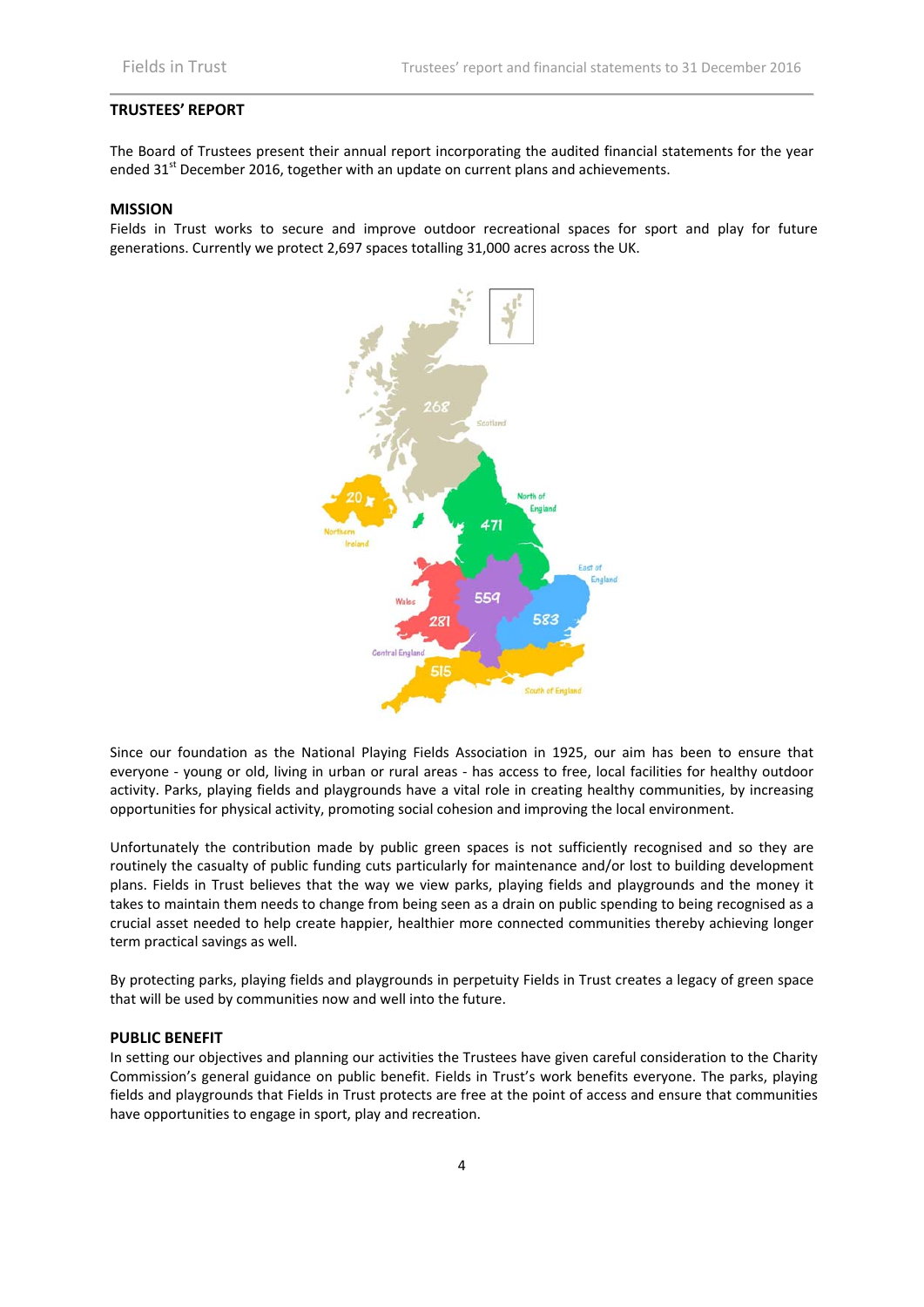## **2016 OBJECTIVES AND ACHIEVEMENTS**

During 2016 the charity continued to focus on its five defined key areas of activity.

## **1. DIRECT PROTECTION**

The core of Fields in Trust's work is to protect individual parks, playing fields and playgrounds in perpetuity via a Deed of Dedication. Through this mechanism we are continually adding to the creation of a UK wide legacy of outdoor recreational spaces that can be used by communities now and for generations to come. A team of six Development Managers and a Legal Officer work throughout the UK to deliver this core activity through negotiation with Local Authorities and other recreational landowners.

## **What did we set out to achieve?**

- Deliver the Centenary Fields programme in conjunction with The Royal British Legion and Poppy Scotland with an aim of protecting in perpetuity an additional 200 fields by December 2016 ‐ to be called Centenary Fields in recognition of those who gave their lives in World War I.
- Develop new protection programmes to help increase the total number of sites protected.

## **How did we do?**

- 150 applications for Centenary Fields status have been received from eligible sites. Significant milestones during the year included the anniversary of the Somme and the first Centenary Fields protected in Scotland and Northern Ireland marked.
- Our President, HRH The Duke of Cambridge formally dedicated Kensington Memorial Park as a Centenary Field as part of his activity to mark Remembrance Day. This event was also attended by The Royal British Legion's National President, Air Marshal David Walker CB CBE AFC AFC MA RAF and The Mayor of the Royal Borough of Kensington and Chelsea Councillor Rutherford.
- 27 applications for general Fields in Trust protected status were received in 2016.
- Two new protection programmes are in development with new funders one confirmed for launch in spring 2017.
- Following a review of our charitable objectives and consultation with Trustees, plans were developed to begin protection of school playing fields.

## **2. PARTNERSHIPS**

As a small charity working throughout the UK it is important that we foster productive partnership relationships with other relevant organisations to help build a network of advocates for our work and amplify the impact of our limited resources.

## **What did we set out to achieve?**

- Review and improve the organisation's relationship with the network of County Playing Fields Associations.
- Continue to develop relationships with the four home nation Sports Councils and lobby for Fields in Trust protection to be linked to funding programmes.
- Continue to develop relationships with National Governing Bodies including the RFU, FA, LTA, WRU, FAW and lobby for Fields in Trust protection to be linked to their funding programmes.
- Develop a relationship with new partners including The Land Trust and the County Sports partnerships to promote Fields in Trust protection.
- Identify key green space partners including Keep Britain Tidy to work in partnership with to both advocate our work and develop new protection programmes.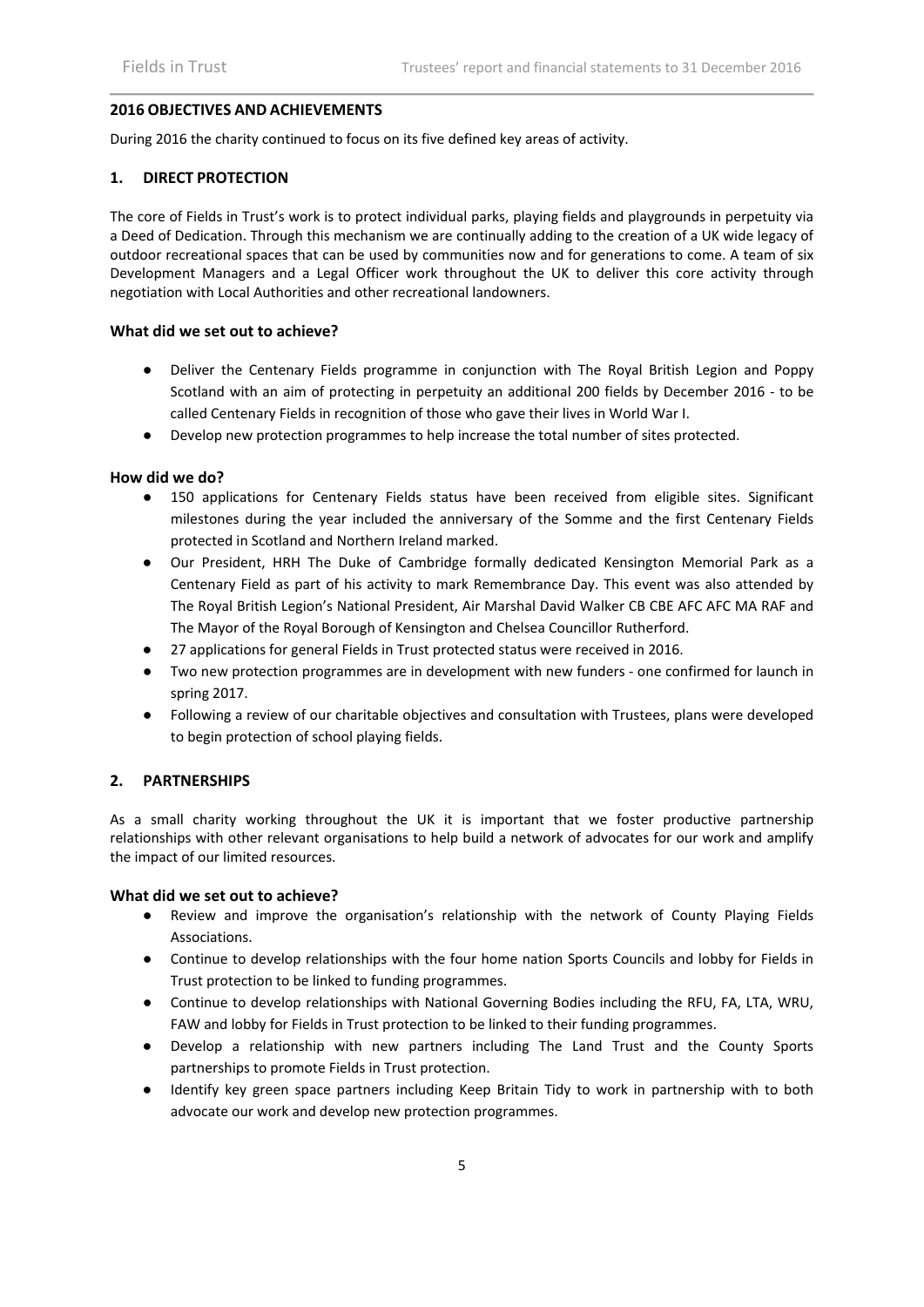### **How did we do?**

- Following engagement at strategic level, direct contact was established between our Development Manager team and the County Playing Fields Associations active in their area. A new quarterly reporting structure ensures that the County Playing Fields Associations are aware of any sites applying for protection in their area and can support these applications where appropriate. County Playing Fields Associations are primed to inform our Development Managers of parks, playing fields and playgrounds that are under threat.
- A new agreement with the Heritage Lottery Fund was developed to signpost Fields in Trust protection to landowners of parks in receipt of grant funding. This agreement was signed in March 2017.
- Development Managers established working relationships with multiple County Sports Partnerships and presented at the annual County Sports Partnership Network Conference.
- New guidance for the Green Flag Award scheme was published by Keep Britain Tidy and included specific reference to Fields in Trust protection.
- A partnership agreement with the Lawn Tennis Association was signed to protect public park tennis courts linked to a new facilities funding stream.
- Discussions with Sport Northern Ireland resulted in the submission of a proposal to protect sites as part of any future funding programmes. An outcome is expected on this in late spring 2017.

### **3. PARTICIPATION PROGRAMMES**

The focus of our participation programmes began to shift in 2016 as we aimed to use them not only to provide regular community engagement with protected sites but also as vehicles to help raise awareness of the importance of all green spaces and the role Fields in Trust plays in safeguarding their future. 

#### **What did we set out to achieve?**

- Use our Have a Field Day promotions (annual participation parties on our sites) as a vehicle to engage all outdoor recreational spaces in the UK through a tiered activation pack and work towards establishing a single day countrywide in 2017 to champion the importance of green spaces.
- Use the Fields in Trust Awards 2016 to highlight the importance of all categories of outdoor recreational spaces securing associated media coverage. In addition the Awards will reward best practice and key volunteers on Fields in Trust protected sites.
- Participate in The Patron's Lunch in June 2016 in honour of HM The Queen's  $90^{th}$  birthday.

#### **How did we do?**

- 276 Have a Field day events were registered on protected spaces and plans were developed to support a nationwide awareness event in 2017.
- Nominations for the UK's Best Park Award increased by 50% and 10,000 votes were cast in total. There were four home nation winners helping to secure UK wide coverage and the competition generated 45 broadcast interviews reaching an estimated audience of four million and increased our following on social media platforms by a combined 20%.
- 150 people attended the Fields in Trust Awards evening at Lord's Cricket Ground with new categories introduced and supported by parkrun and England Athletics.

## **4. SUPPORT**

Fields in Trust has a legal responsibility to 2,697 sites totalling over 30,000 acres and associated ongoing stewardship responsibilities. Through our in‐house legal team and Development Managers we aim to provide resources and support to these sites. We also recognise the important role the charity can play in providing support to the general public on issues relating to parks, playing fields and playgrounds.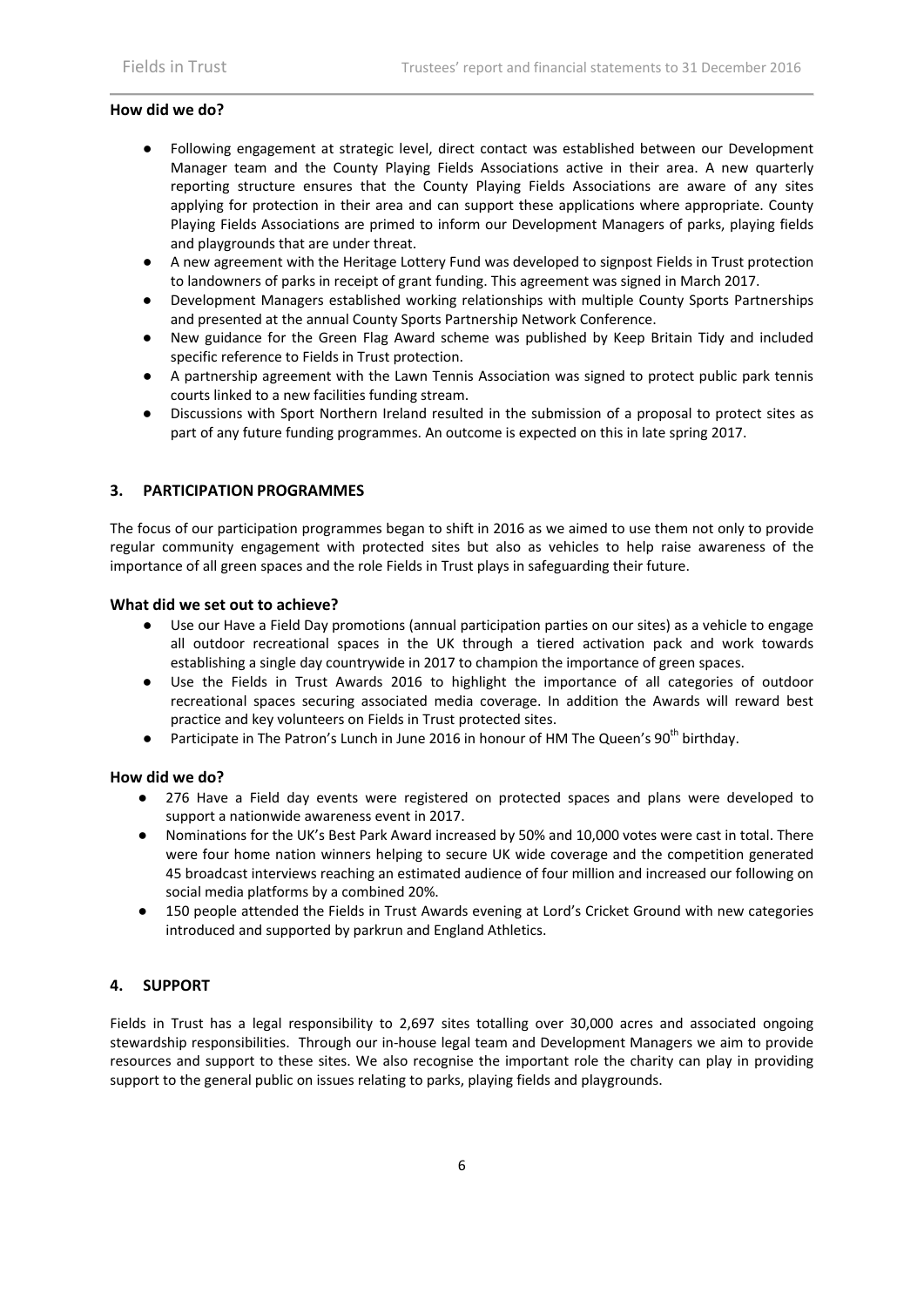### **What did we set out to achieve?**

- Provide relevant and ongoing stewardship to 2,697 sites protected by Fields in Trust across the UK.
- Provide the general public with advice and support on issues relating to playing fields.
- Audit governance on all FIT protected sites and produce associated guidance on their legal status for internal and external reference.
- Refresh campaigning tools for community groups and sites under threat.

## **How did we do?**

- Continued to gather data from protected spaces and provide retrospective signage for King George V Fields, Queen Elizabeth II Fields Challenge, (QE in Scotland), Owain Glynwdr Fields and Centenary Fields programmes.
- A total of 585 general enquiries from the public were fielded by the Development Managers and legal team.
- Undertook a review of the Scottish legal agreements to ensure they are robust and fit for purpose. Amendments to the Minute of Agreement will be actioned in early 2017.
- Plans for campaigning tools and sites under threat were explored as part of a wider Strategic Review undertaken during 2016 and will continue to be developed.

## **5. POLICY**

Fields in Trust aims to be a leading voice on issues relating to parks, playing fields and playgrounds. 2016 was an important year with the publication of a new sports strategy by the Department for Culture, Media and Sport and a Parliamentary Select Committee Inquiry for the Department for Communities and Local Government into the future of parks. We welcomed the opportunity to comment on a national level. We have a strong track record both for influencing planning policy relating to outdoor recreational space and campaigning for greater statutory protection of these spaces.

## **What did we set out to achieve?**

- Publish Welsh and Scottish versions of Guidance for Outdoor Sport and Play: Beyond the Six Acre Standard and promote UK wide.
- Compile a comprehensive set of organisational policies and goals relating to land protection and planning.
- Increase public awareness of the lack of statutory protection for outdoor recreational spaces through specific media campaigns.

## **How did we do?**

- The Welsh and Scottish guidance were completed with Forewords from Dame Tanni Grey-Thompson and Liz McColgan‐Nuttall respectively. A successful launch was held at the Green Space Wales Symposium in January 2017 attended by Lesley Griffiths AM Cabinet Secretary for the Environment and Rural Affairs. A launch in Scotland is planned for April 2017 at the quarterly meeting of the Scottish Local Authorities Heads of Planning.
- Policy briefings were distributed to all Elected Members of Scottish Parliament and Welsh Assembly.
- Following the publication of the new DCMS Sports Strategy in December 2015 and Sport England's *Towards an Active Nation report* in early 2016 we highlighted the importance of informal green spaces.
- Submitted evidence to the CLG Parks Inquiry recommending the revaluing of parks and open spaces and highlighting the importance of future proofing these community assets; we secured multiple media opportunities to discuss the Inquiry. In addition to our own submission 21 other organisations referenced the role of Fields in Trust in their evidence. The Inquiry published its report on 10 February 2017 and Fields in Trust's Chief Executive was interviewed by various media to give expert commentary on the recommendations.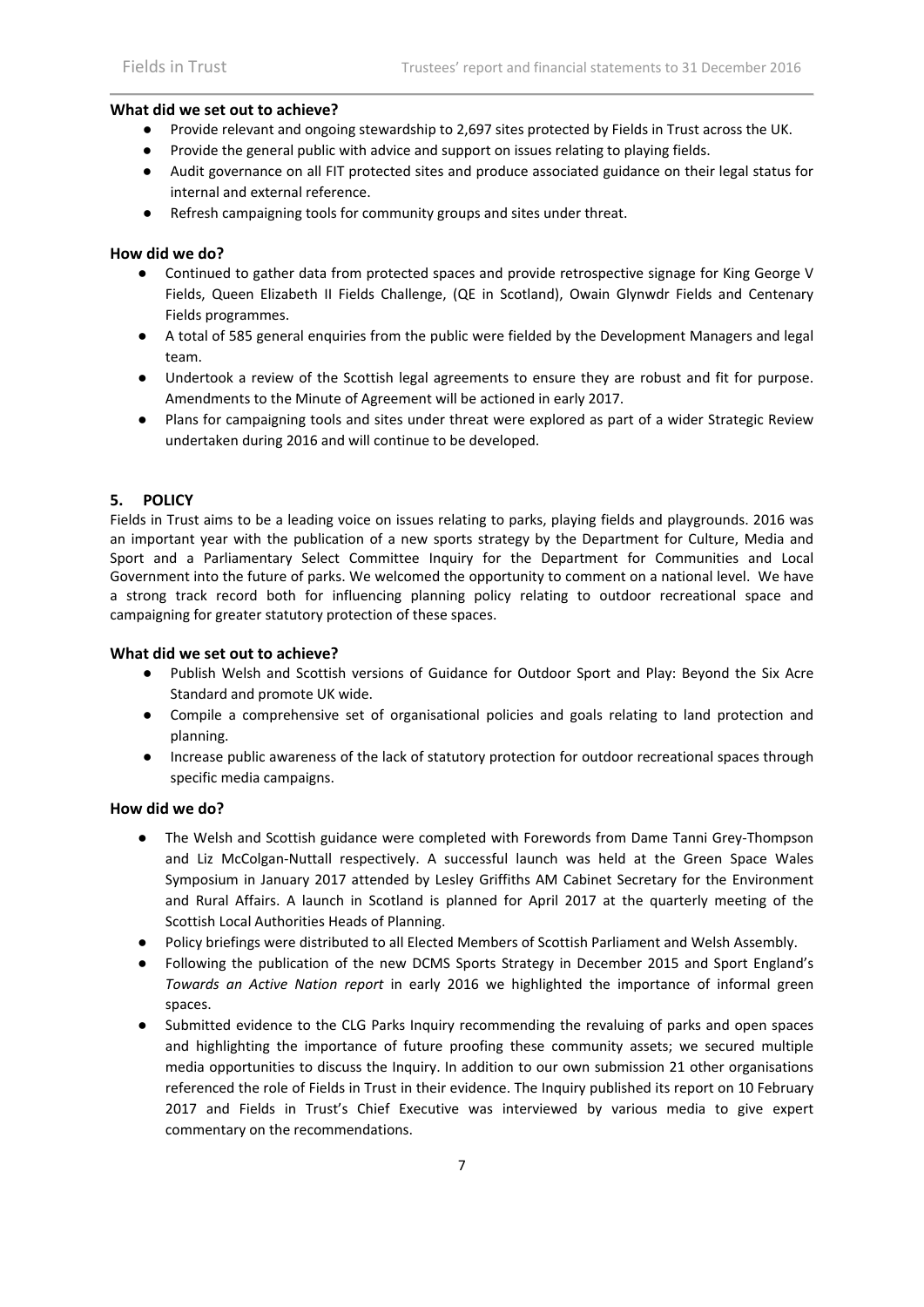#### **OVERVIEW**

Fields in Trust's current strategy was prepared in 2013 and, in line with good practice, during 2016 the Trustees undertook a review to help inform and develop an updated Strategic Plan for publication in the summer of 2017. The new plan will acknowledge the external challenges that the organisation faces in seeking to deliver its refreshed vision and will identify how key partners, stakeholders and local communities can assist us in meeting our objectives.

Executive Team and Trustee Away Days were held during the year to explore how the organisation can ensure it continues to have impact, relevance and be financially sustainable. It was agreed that building a robust evidence base to demonstrate the need for and value of our work would be crucial to defining future planned activity and that raising the profile of the organisation would be beneficial. The Trustees and the Executive will continue to develop the plan as a matter of priority over the coming months.

#### **Acknowledgements**

The Trustees gratefully acknowledge the valuable and generous support we received towards our work during the year from trusts and foundations, members, clubs and associations and corporate partners. We would particularly like to thank The Royal British Legion for their support for the Centenary Fields programme.

### **FINANCIAL REVIEW**

During 2016 we continued to roll out the Centenary Fields programme, with funding bids and activity costs focused accordingly. Income increased significantly during the year by £600,000 which is largely accounted for by the restricted donation from The Royal British Legion towards the ongoing delivery of the Centenary Fields programme. Activity costs were broadly in line with 2015 levels at £1.27m.

### **Funding Sources**

#### **Voluntary Income**

By far the largest part of our voluntary unrestricted income during the year was from charitable trusts and foundations with a smaller element given by corporate organisations. Restricted income was primarily given to support the Centenary Fields programme as detailed in note 22 to the financial statements.

### **Income from Charitable Activities and Other Trading**

Income from other charitable activities totalled £60,000 and was generated largely from various field rents, technical advice and consultancy. We work to advise and provide information on the protection and improvement of fields, which enables us to earn consultancy fees from providing strategic and technical advice on the long term protection of fields and recreation areas**.** One of the main reasons for the reduction in this source of income from the previous year was the relocation of the charity to its long leasehold (980 years) premises in December 2015 resulting in a loss of rental income from the property.

#### **Gifts in Kind**

Fields in Trust is grateful to the following organisations for their contributions in kind:

- The Fields in Trust office in Wales is provided free of rent by Sport Wales, contributing as a gift in kind towards our core costs.
- During the year, Freshfields Bruckhaus Derringer LLP carried out pro-bono legal work for us on our protection deeds, and provided their meeting rooms and facilities for our use free of charge.

These contributions have been included in the financial statements at their respective values to the charity.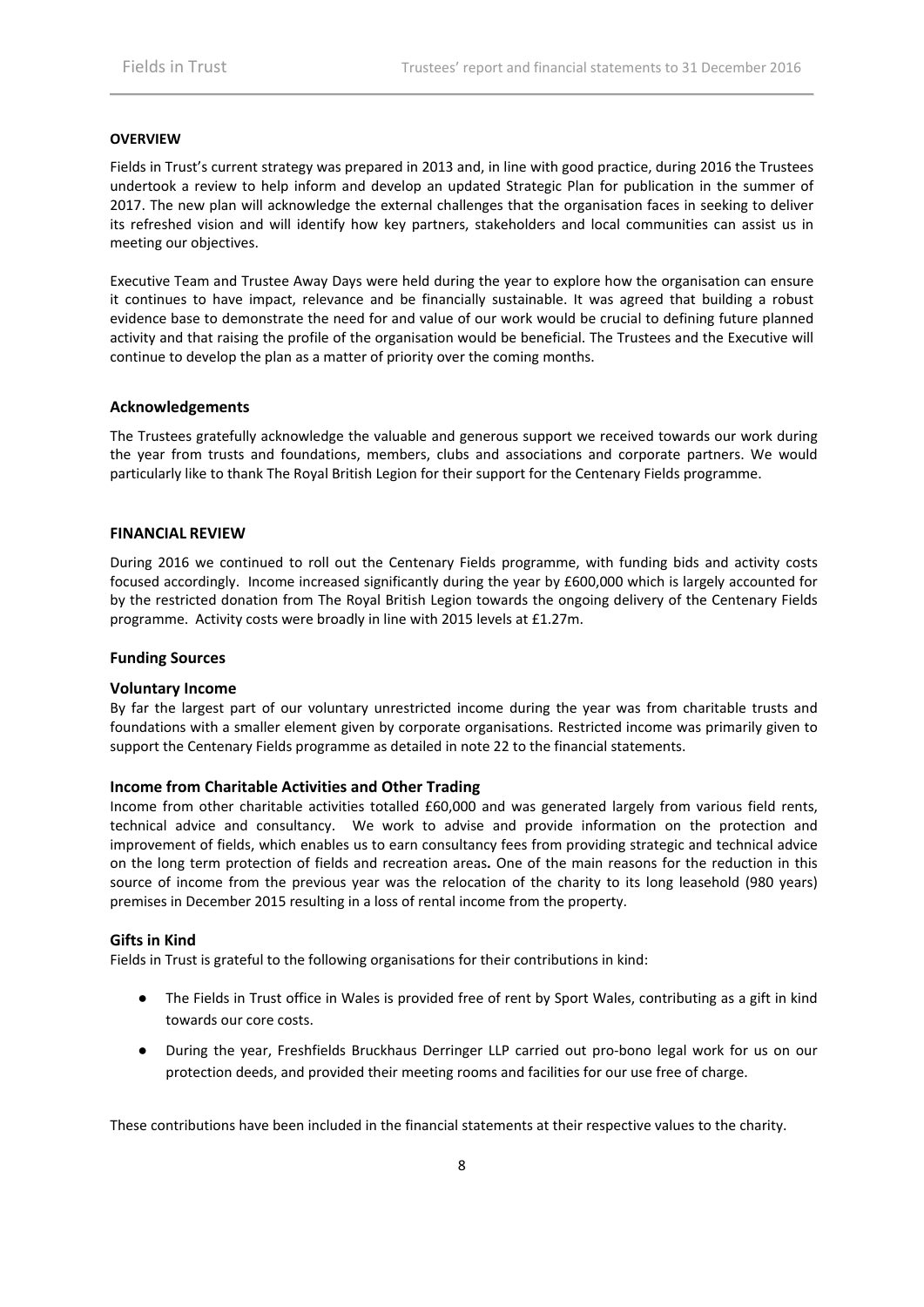### **How the Funding was spent**

During the year nearly £1.2m was spent on our charitable activities, helping to increase the number of parks, playing fields and playgrounds we protect in perpetuity and ensuring the continued stewardship of the stable of protected spaces.

We continue to strive to maintain administration costs at a low level. Overhead and governance costs were allocated across our projects and charitable activities as disclosed in note 7 to the accounts.

#### **Reserves Policy**

The Trustees review the charity's anticipated income and expenditure actuals against budgets on a regular basis taking into account planned investment and future operating programmes. Careful consideration is given to the following conditions when reviewing this policy:

- The nature of the work
- The lack of guaranteed regular income
- Future needs, opportunities, contingencies and risks
- Responsibilities and obligations to employees

The overall reserves balance increased by £350,000 during the year to £4.8m comprising:

| <b>Restricted Reserves</b>   |  | £0.809m |
|------------------------------|--|---------|
| Permanent Endowment Funds    |  | £0.057m |
| Free and Designated Reserves |  | £3.939m |

The main reason for the overall increase in the reserve balance is due to the one‐off restricted donation from The Royal British Legion towards the Centenary Fields programme. Further details are set out in Note 22.

### **Restricted Reserves**

These reserves are derived from donations and grants with specific conditions attached which we aim to comply with as effectively as possible. Total restricted reserves stand at £0.809m of which the main purposes are £0.617m held for the protection of playing fields and other green space and £0.155m held for the specific development and improvement of protected sites.

#### **Permanent Endowment Funds**

These represent sums given to the charity under terms requiring them to be invested for the support of specific named parks and playing fields and total £0.057m.

#### **Free and Designated Reserves**

Free and designated reserves are available for use by the charity to achieve its strategic objectives. These funds arise from unrestricted donations and grants, investment income and the resultant surpluses generated from our day to day operations.

The free and designated reserves comprise:

| Fixed Asset Fund (designated)   | £0.569m |
|---------------------------------|---------|
| <b>Free Reserves</b>            | £0.760m |
| Fields Legacy Fund (designated) | £2.610m |
|                                 | £3.939m |

The Free Reserves represent those unrestricted funds not invested in fixed assets or otherwise committed. The Trustees consider it prudent to retain these reserves at a level representing around twelve months forward expenditure in order to ensure the organisation can deliver its ongoing work. Twelve months forward expenditure is currently budgeted at £0.760m.

Three years ago the Trustees took the decision to set aside a designated Fields Legacy Fund in recognition of the significant increase in the number of parks, playing fields and playgrounds the charity now protects. This fund is intended to ensure that the charity is able to fulfil its ongoing obligations to the stewardship of these sites protected in perpetuity and currently stands at £2.610m.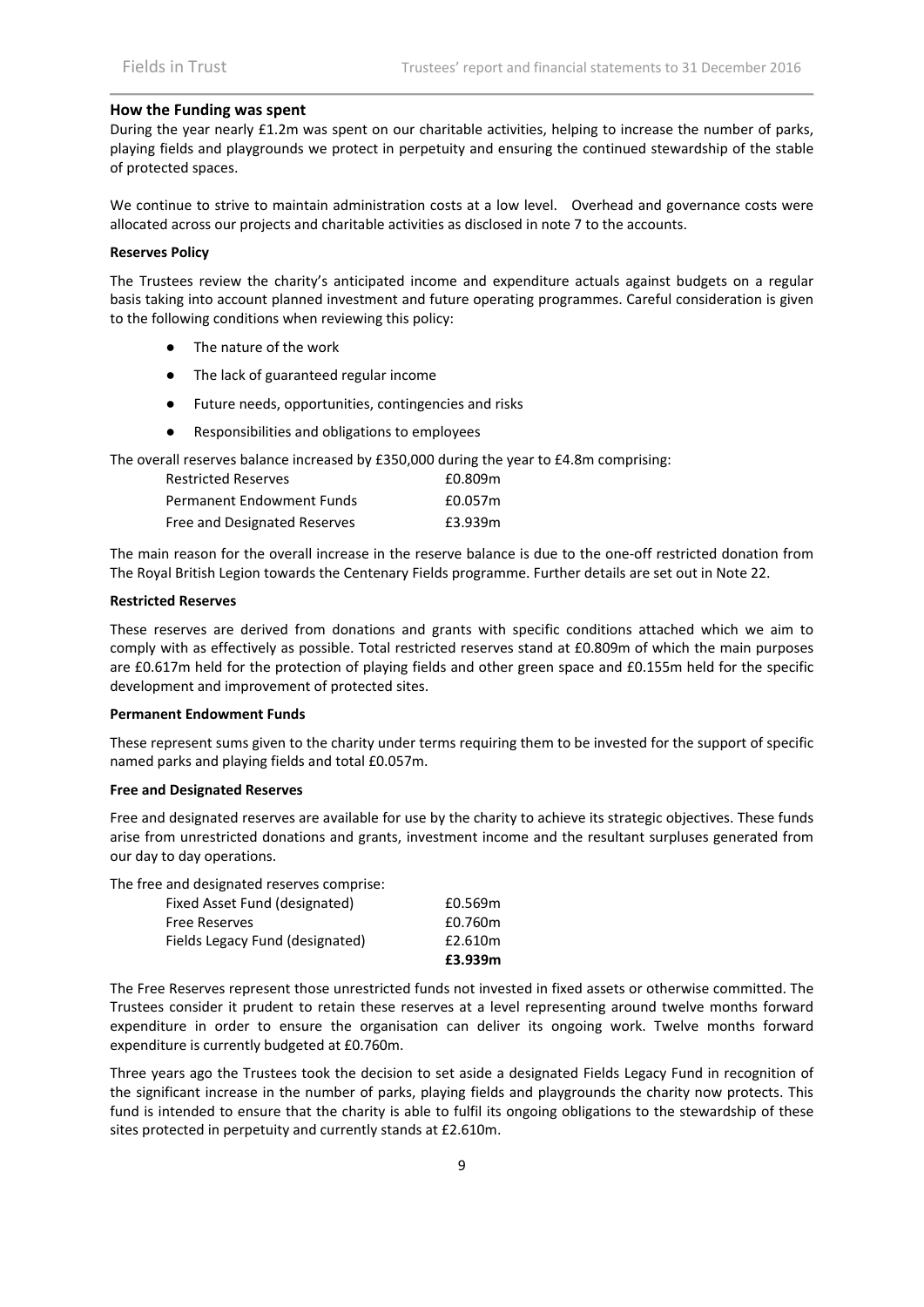### **Investment Policy and Performance**

In accordance with the charity's Royal Charter, the trustees have the power to invest in such stocks, shares, investments and property as they deem appropriate. The investment portfolio is managed by Stonehage Fleming, from whom advice is sought on an ongoing basis

In managing the investments and making or varying the investments, the investment manager has regard to the following criteria:

- a) The suitability of any class of investments to the charity;
- b) The suitability of any particular investment within that class;
- c) The need for diversification of the investments of the Charity, so far as is appropriate to the circumstances of the charity

The Trustees' key objectives for long term investments are to preserve capital and income and to target a total annual return of RPI + 3%, from which an income yield of 3% is desirable.

The performance of the investment portfolio is reviewed by the audit committee which meets up to four times a year. The value of the investments rose by nearly 9% during the year. 2016 was an improving year for investments and this result reflects, to a large extent, the economic climate and the performance of global markets. The portfolio is producing a strong income yield of 4.4% which is comfortably above the desired income target.

#### **Grant Making Policy**

The bulk of Fields in Trust's activity is concentrated on the provision of protection and development services, along with campaigning and lobbying for greater awareness. Where funds allow, the trustees may award grants for the improvement and maintenance of playing fields, play areas and recreational schemes, on condition the field is under the charity's protection. Such grants will generally be made from restricted funding or from general funds designated for that purpose and will be awarded under the conditions imposed by the funder, Fields in Trust or both. The charity does not generally make grants for unsolicited applications or to individuals.

#### **Funds held as Custodian Trustee**

The charity acts as custodian trustee to other charities whose objects are similar and concerned with the protection and improvement of playing fields. Those charities for which Fields in Trust holds investments are listed in note 27 to the accounts. These investments are held separately from the charity's own investments and are not included in the financial statements, although income arising from those investments is held by Fields in Trust in separate restricted funds and shown as a creditor on the balance sheet.

#### **STRUCTURE, GOVERNANCE AND MANAGEMENT**

Fields in Trust is a registered charity established as the National Playing Fields Association in 1925 and incorporated by Royal Charter in 1933. The Charter, together with subsequent amendments, forms its governing document. Fields in Trust operates throughout the UK and is also registered with the Office of the Scottish Charity Regulator (OSCR).

Fields in Trust has a wholly owned subsidiary trading company, NPFA Services Limited, which was dormant during 2016.

#### **Council of Trustees**

The charity is governed by a Council of a maximum of fourteen Trustees who serve a three-year term and are then eligible to stand for re‐election. Trustees are appointed for their relevant experience and for the breadth of contribution they can offer to the charity.

All new Trustees receive a briefing on their duties and obligations under the Charter and the role and responsibilities of a Trustee.

The Council of Trustees meets at least four times a year and appoints such committees as it deems appropriate to manage the charity's affairs.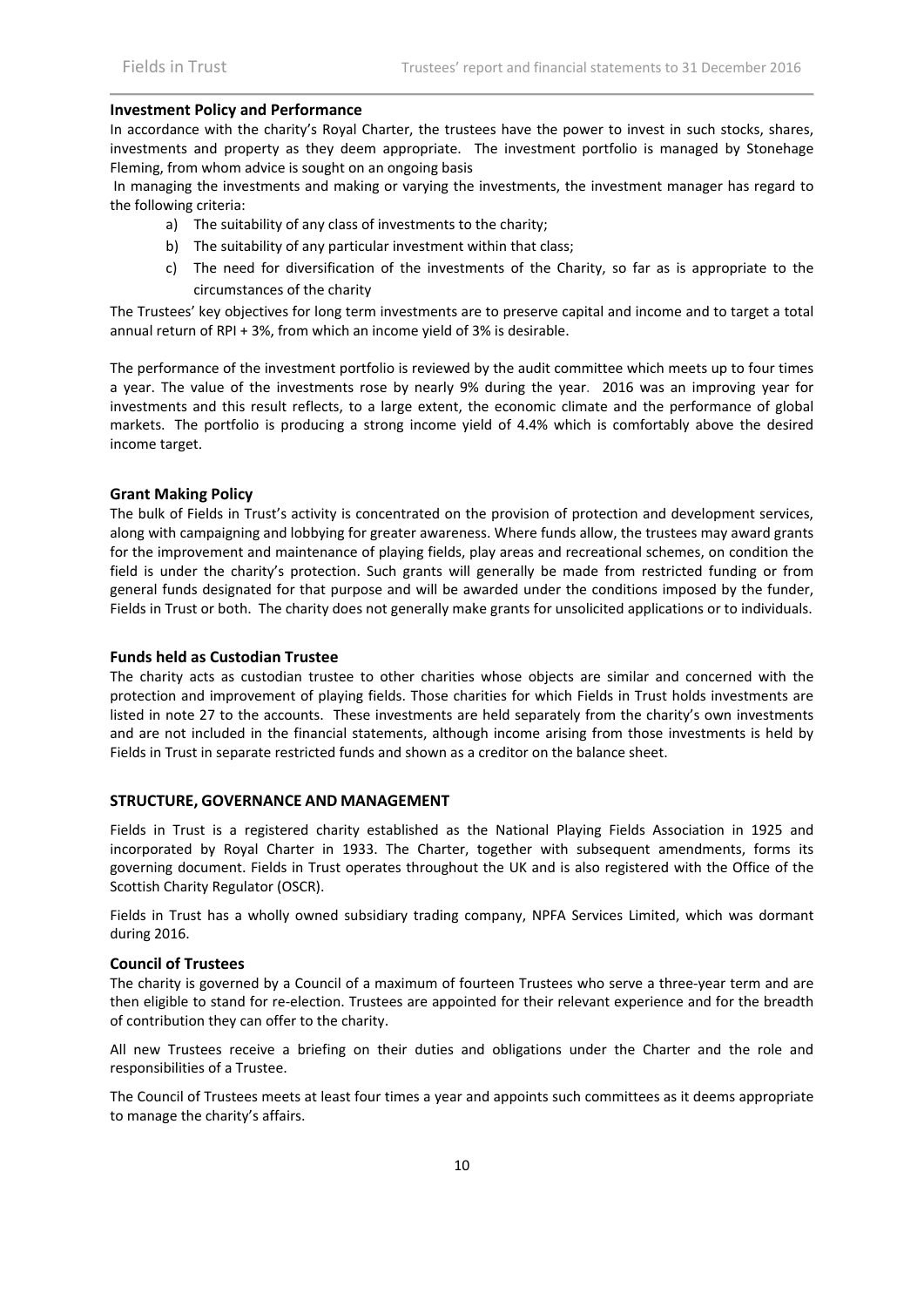There are currently five such committees:

- **FIT Cymru Committee** Brynmor Williams (Chair) supported by volunteer committee members.
- **FIT Scotland Committee** Brian Samson (Chair) supported by volunteer committee members.
- **Audit Committee** Richard Schuster (Chair) Paul Garber, Jeremy Hammond and Brian Samson.
- **Land and Planning Committee** Paul Garber (Chair) Ann Heywood and Tim Smith.
- **Fundraising and Marketing Committee** Tom Barber (Chair) Mark Campion, Graeme Le Saux and Carlotta Newbury.

## **Risk Management**

The Trustees have a risk management strategy which comprises:

- A regular review of the principal risks and uncertainties that the charity faces.
- The establishment of policies, systems and procedures to mitigate those risks identified in the review.
- The implementation of procedures designed to minimise or manage any potential impact on the charity should those risks materialise.

This has identified that future funding and the prevailing financial climate are the major risks to the future sustainability of the organisation. These factors are linked with the former affecting the latter which also impacts on the return on the charity's investments. A key element in the management of this financial risk has been the implementation of a strategy to:

- Focus fundraising on diversifying income streams.
- Review income against targets on a regular basis.
- Monitor expenditure against budgets and reduce commitments accordingly.
- Assess the effectiveness of the investment policy and the performance of the charity's investments.

## **Management and Staffing**

The Trustees appoint a Chief Executive who has a delegated authority to implement Council's decision and is responsible for the day to day management of the charity and of its highly committed and professional team. A Senior Management Team was developed during 2016 and the details of members are given below:

| <b>Chief Executive</b>                        | <b>Helen Griffiths</b>           |
|-----------------------------------------------|----------------------------------|
| <b>Finance Manager</b>                        | Guy Digby (appointed April 2016) |
| <b>Fundraising Manager</b>                    | Simon Wakeling                   |
| <b>Head of Programmes</b>                     | Angela Lewis                     |
| <b>Marketing &amp; Communications Manager</b> | <b>Richard McKeever</b>          |
| <b>Policy Manager</b>                         | Alison McCann                    |

## **Remuneration Policy**

The pay of all staff is reviewed annually and normally increased in accordance with the consumer price index. In view of the location of the charity, the Trustees benchmark against pay levels in other charities of a similar size within central London. The remuneration benchmark is the lower point of the range paid for similar roles adjusted for any additional skills or responsibilities. If recruitment or retention has proven difficult in the recent past a market addition is considered. The maximum pay is no greater than the highest benchmarked salary for a comparable role or for the equivalent market rate for the position.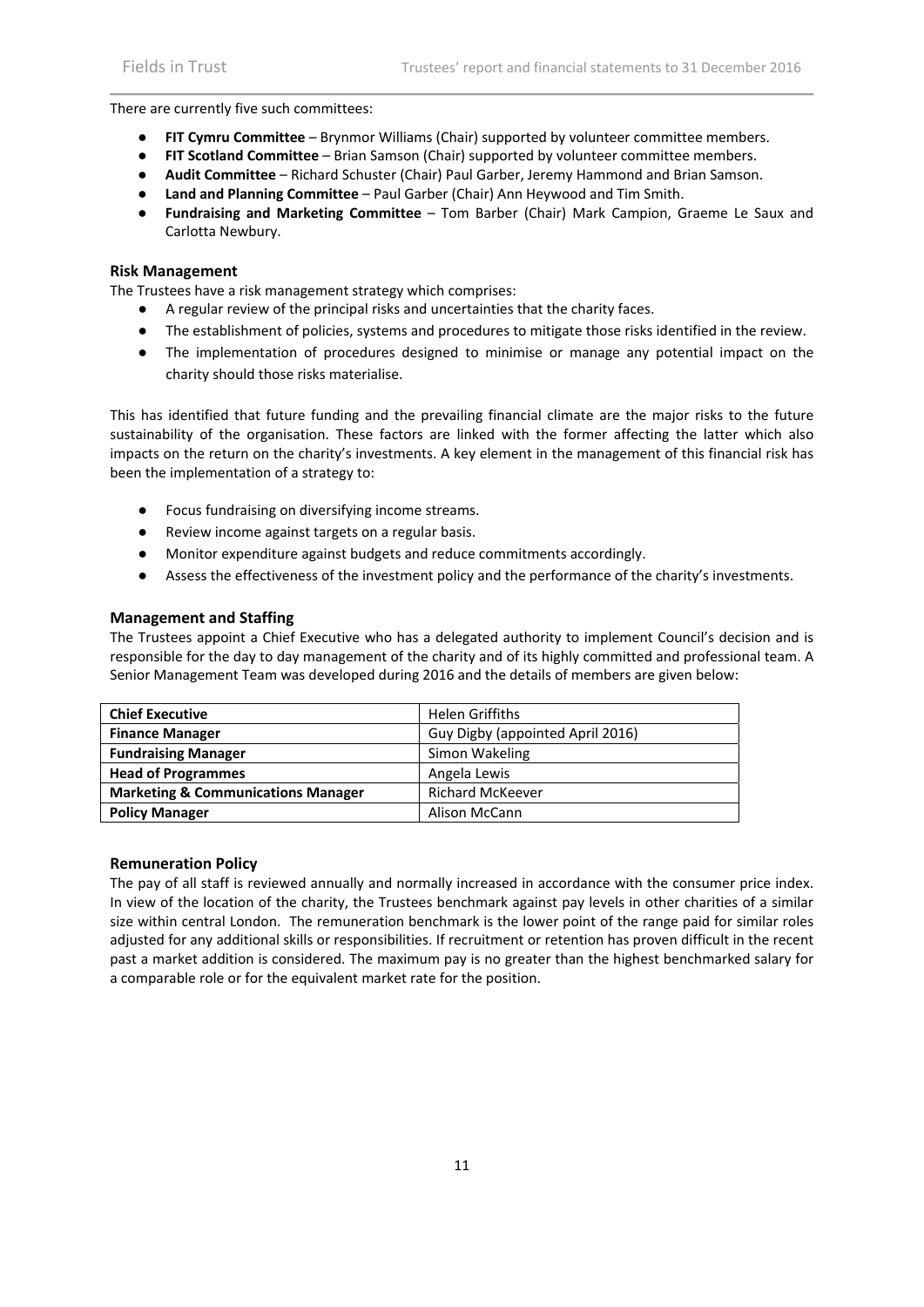### **Plans for Future Periods**

In 2017 Fields in Trust will publish a new Strategic Plan to govern its work for the next five years. External research will be commissioned to help support the development of this plan to enable the Trustees to set clear and achievable short and long‐term goals. As part of this new Strategic Plan we will be focussing on the financial sustainability of Fields in Trust in a challenging and competitive landscape. The need to diversify the charity's income streams remains a key priority and one which the Trustees aim to address by developing activity that can unlock support from new funding sources.

During the current strategic review an amended framework for our activity was developed for 2017 focussing on four key areas Fields in Trust seeks to impact. It is the intention of the Trustees that the new Plan will be structured around these areas and so, in this transition year, the 2017 targets have been set against them accordingly:

### **PROTECT**

Parks, playing fields and playgrounds are a defining feature of our communities but their future is at risk. We *want to work with landowners to protect these spaces in perpetuity guaranteeing communities access to these parks, playing fields and playgrounds both now and in the future.* 

- Continue delivery of the Centenary Fields programme in conjunction with The Royal British Legion aiming to secure 255 applications by end of 2017.
- Identify and protect historic spaces in partnership with Carnegie Trust.
- Protect parks improved through the Heritage Lottery Fund Parks for People programme.
- Develop new protection programmes with funders and developers.

#### **ACTIVATE**

*Organised sport, informal play and community volunteering are just some of the many ways parks, playing fields and playgrounds improve our physical, mental and social health and wellbeing. We want to work with partners to deliver initiatives to increase utilisation of these spaces.* 

- Work with partner organisations to deliver programmes on protected sites to get inactive people participating in physical activity.
- Develop volunteering programmes with partner organisations to improve utilisation of parks, playing fields and playgrounds.

#### **SUPPORT**

*Parks, playing fields and playgrounds are facing increasingly challenging times largely due to cuts in maintenance budgets. We want to support the spaces we protect and those under threat.* 

- Provide relevant and ongoing stewardship to over 2,600 UK sites protected by Fields in Trust.
- Create a suite of online resources and downloadable content to enable local campaigning.

#### **CHAMPION**

*The health and wellbeing of our communities benefit from the existence of parks, playing fields and* playgrounds. We want to raise awareness of the contribution they make to society to help secure their future.

- Deliver a national campaign Have a Field Day celebrating the importance of green spaces and engaging with communities across the UK inviting them to make increased use of these highly beneficial community facilities.
- Proactively engage in national debate around parks, playing fields and playgrounds.
- Track the loss of parks, playing fields and playgrounds and provide regular expert commentary on the trends.
- Evaluate and promote the positive impact of parks, playing fields and playgrounds on health and wellbeing differentiated by geography and demographics.
- Deliver national campaign UK's Best Park as part of our annual Fields in Trust Awards ceremony recognising excellence and best practice.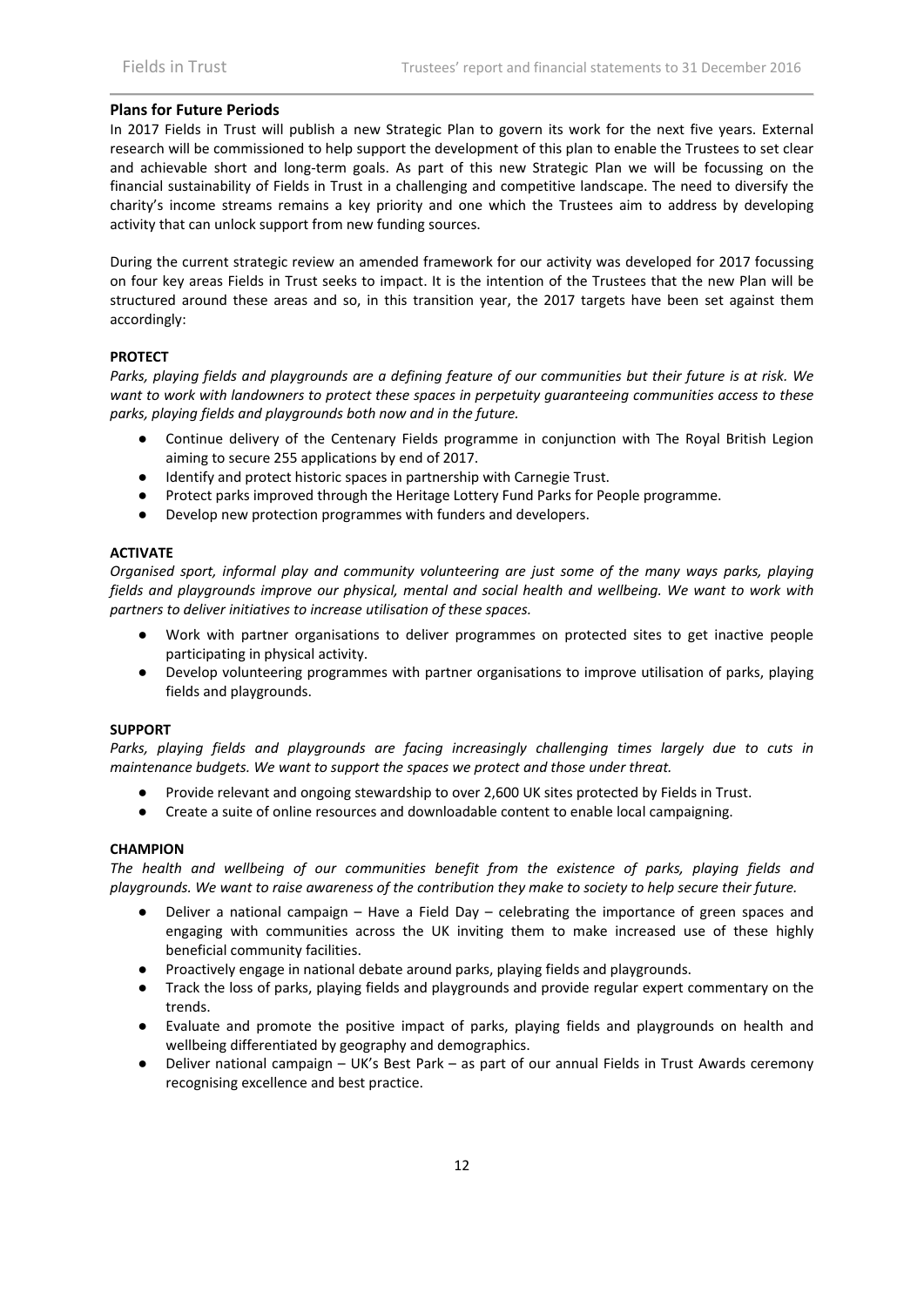#### **Overview**

Parks, playing fields and playgrounds are facing critical challenges and the Trustees are positive about the role Fields in Trust can continue to play in ensuring these spaces will be available for future generations to enjoy. As the only charity in the UK working to protect parks, playing fields and playgrounds in perpetuity we have the unique responsibility to create a lasting legacy through continuation of these vital local facilities that can help communities to address such issues ranging from health and wellbeing to promoting community cohesion. Revaluing these spaces and finding new models to help support them are both vitally important.

2017 will be a challenging but exciting year for Fields in Trust as we launch our new strategic plan and set out our vision for the future of parks, playing fields and playgrounds.

### **Statement of Trustees' Responsibilities**

The Trustees are responsible for preparing the report of the Trustees and the financial statements in accordance with applicable law and United Kingdom Accounting Standards (United Kingdom Generally Accepted Accounting Practice).

The law applicable to charities in England and Wales and Scotland requires the trustees to prepare financial statements for each financial year which give a true and fair view of the state of affairs of the charity and the group and of the incoming resources and application of resources of the group for that period. In preparing these financial statements, the trustees are required to:

- Select suitable accounting policies and then apply them consistently;
- Observe the methods and principles in the Charities SORP;
- Make judgements and estimates that are reasonable and prudent;
- State whether applicable accounting standards have been followed, subject to any material departures disclosed and explained in the financial statements; and
- Prepare the financial statements on the going concern basis unless it is inappropriate to presume that the charity will continue in operation.

The Trustees are responsible for keeping adequate accounting records that disclose with reasonable accuracy at any time the financial position of the charity and enable them to ensure that the financial statements comply with the Charities Act 2011, the Charity (Accounts and Reports) Regulations 2008 and the provisions of the trust deed, the Charities and Trustee Investment (Scotland) Act 2005, the Charities Accounts (Scotland) Regulations 2006 (as amended) and the provisions of the charity's constitution. They are also responsible for safeguarding the assets of the charity and the group and hence for taking reasonable steps for the prevention and detection of fraud and other irregularities.

The Trustees are responsible for the maintenance and integrity of the charity and financial information included on the charity's website. Legislation in the United Kingdom governing the preparation and dissemination of financial statements may differ from legislation in other jurisdictions.

#### **Auditors**

Sayer Vincent LLP were re‐appointed as the group and charity's auditors during the year and have expressed their willingness to continue in that capacity.

Approved by the Council of Trustees on 14 March 2017 and signed on its behalf by

Tim Pinlip

**Tim Phillips CBE Chairman**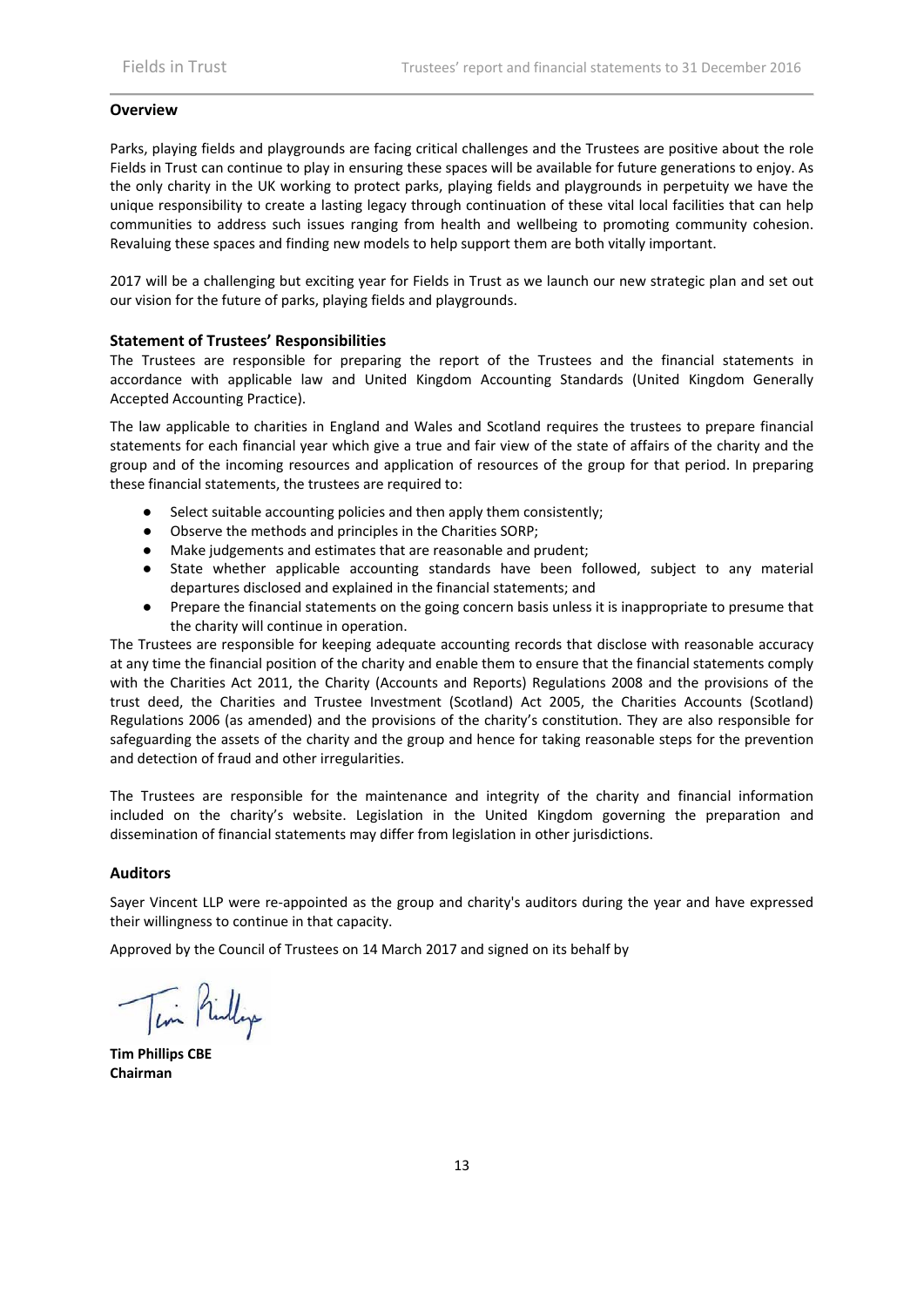### **Opinion**

We have audited the financial statements of Fields In Trust (the 'parent charity') for the year ended 31 December 2016 which comprise the consolidated and parent charity statement of financial activities, the group, balance sheets, the consolidated statement of cash flows and the notes to the financial statements, including a summary of significant accounting policies. The financial reporting framework that has been applied in their preparation is applicable law and United Kingdom Accounting Standards, including Financial Reporting Standard 102 'The Financial Reporting Standard applicable in the UK and Republic of Ireland' (United Kingdom Generally Accepted Accounting Practice).

### **In our opinion, the financial statements:**

- Give a true and fair view of the state of the group and parent charity's affairs as at 31 December 2016 and of the group's and parent charity's incoming resources and application of resources, for the year then ended
- Have been properly prepared in accordance with United Kingdom Generally Accepted Accounting Practice
- Have been prepared in accordance with the requirements of the Charities Act 2011 and of the Charities and Trustee Investment (Scotland) Act 2005 and regulations 6 and 8 of the Charities Accounts (Scotland) Regulations 2006 (as amended)

### **Basis for opinion**

We conducted our audit in accordance with International Standards on Auditing (UK) (ISAs (UK)) and applicable law. Our responsibilities under those standards are further described in the Auditor's responsibilities for the audit of the financial statements section of our report. We are independent of the group in accordance with the ethical requirements that are relevant to our audit of the financial statements in the UK, including the FRC's Ethical Standard and we have fulfilled our other ethical responsibilities in accordance with these requirements. We believe that the audit evidence we have obtained is sufficient and appropriate to provide a basis for our opinion.

## **Conclusions relating to going concern**

We have nothing to report in respect of the following matters in relation to which the ISAs (UK) require us to report to you where:

- The Trustees' use of the going concern basis of accounting in the preparation of the financial statements is not appropriate; or
- The trustees have not disclosed in the financial statements any identified material uncertainties that may cast significant doubt about the group or parent charity's ability to continue to adopt the going concern basis of accounting for a period of at least twelve months from the date when the financial statements are authorised for issue.

#### **Other information**

The other information comprises the information included in the Trustees' annual report, other than the financial statements and our auditor's report thereon. The Trustees are responsible for the other information. Our opinion on the financial statements does not cover the other information and, except to the extent otherwise explicitly stated in our report, we do not express any form of assurance conclusion thereon. In connection with our audit of the financial statements, our responsibility is to read the other information and, in doing so, consider whether the other information is materially inconsistent with the financial statements or our knowledge obtained in the audit or otherwise appears to be materially misstated. If we identify such material inconsistencies or apparent material misstatements, we are required to determine whether there is a material misstatement in the financial statements or a material misstatement of the other information. If, based on the work we have performed, we conclude that there is a material misstatement of this other information, we are required to report that fact.

We have nothing to report in this regard.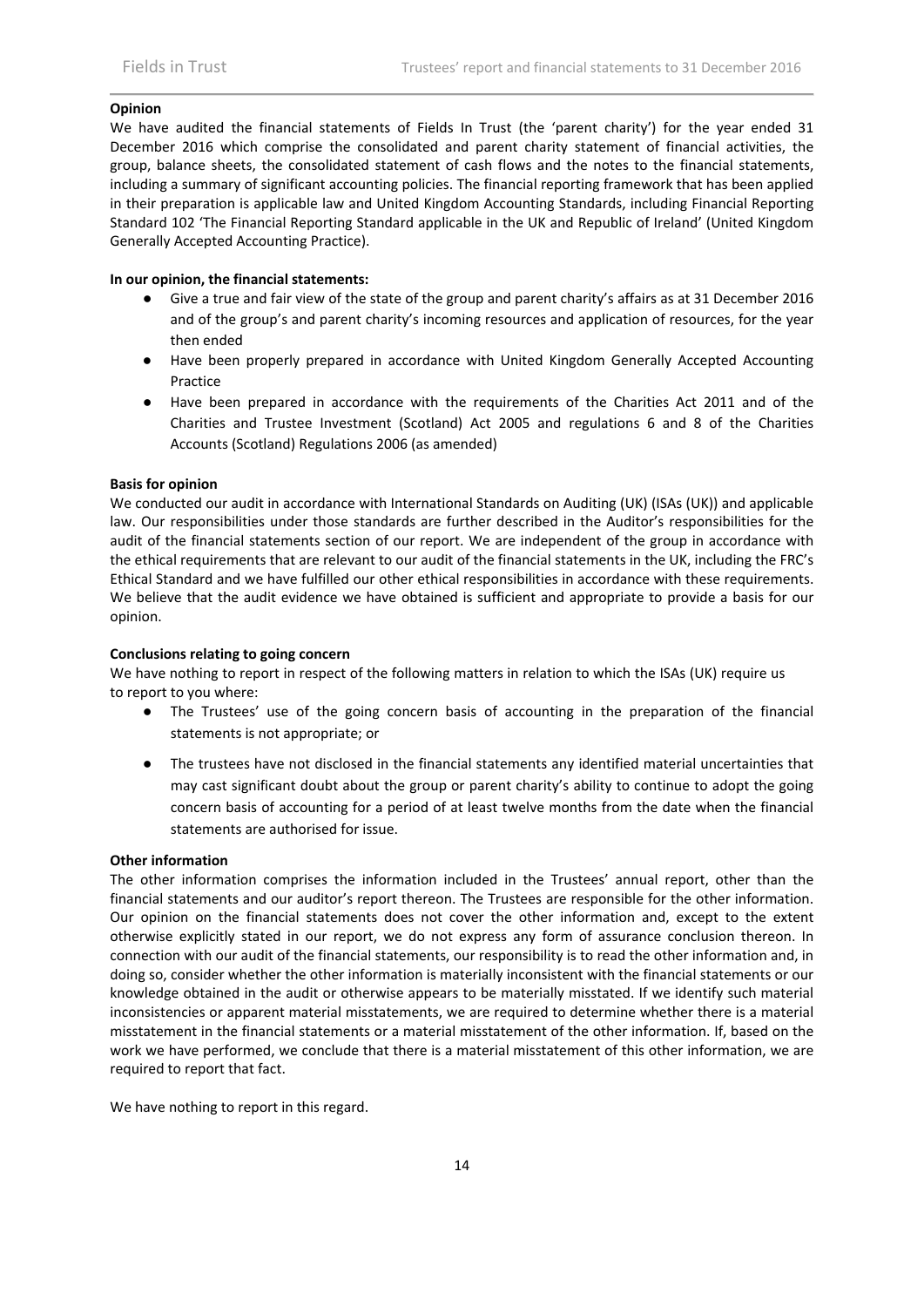### **Matters on which we are required to report by exception**

In the light of the knowledge and understanding of the group and parent charity and its environment obtained in the course of the audit, we have not identified material misstatements in the trustees' annual report.

We have nothing to report in respect of the following matters in relation to which the Charities Act 2011 and the Charities Accounts (Scotland) Regulations 2006 (as amended) require us to report to you if, in our opinion:

- The information given in the trustees' annual report is inconsistent in any material respect with the financial statements
- Sufficient and proper accounting records have not been kept; or
- The financial statements are not in agreement with the accounting records and returns; or
- We have not received all the information and explanations we require for our audit.

### **Responsibilities of Trustees**

As explained more fully in the statement of Trustees' responsibilities set out in the trustees' annual report, the trustees are responsible for the preparation of the financial statements and for being satisfied that they give a true and fair view, and for such internal control as the trustees determine is necessary to enable the preparation of financial statements that are free from material misstatement, whether due to fraud or error.

In preparing the financial statements, the trustees are responsible for assessing the group and parent charity's ability to continue as a going concern, disclosing, as applicable, matters related to going concern and using the going concern basis of accounting unless the trustees either intend to liquidate the charity or to cease operations, or have no realistic alternative but to do so.

### **Auditor's responsibilities for the audit of the financial statements**

This report is made solely to the parent charity's trustees as a body, in accordance with section  $44(1)(c)$  of the Charities and Trustee Investment (Scotland) Act 2005, section 144 of the Charities Act 2011 and regulations made under section 154 of that Act. Our audit work has been undertaken so that we might state to the parent charity's trustees those matters we are required to state to them in an auditor's report and for no other purpose. To the fullest extent permitted by law, we do not accept or assume responsibility to anyone other than the parent charity and the parent charity's trustees as a body, for our audit work, for this report, or for the opinions we have formed.

We have been appointed as auditor under section 144 of the Charities Act 2011 and section 44(1)(c) of the Charities and Trustee Investment (Scotland) Act 2005 and report in accordance with regulations made under that Act.

Our objectives are to obtain reasonable assurance about whether the financial statements as a whole are free from material misstatement, whether due to fraud or error, and to issue an auditor's report that includes our opinion. Reasonable assurance is a high level of assurance, but is not a guarantee that an audit conducted in accordance with ISAs (UK) will always detect a material misstatement when it exists. Misstatements can arise from fraud or error and are considered material if, individually or in the aggregate, they could reasonably be expected to influence the economic decisions of users taken on the basis of these financial statements.

As part of an audit in accordance with ISAs (UK), we exercise professional judgment and maintain professional scepticism throughout the audit. We also:

Identify and assess the risks of material misstatement of the financial statements, whether due to fraud or error, design and perform audit procedures responsive to those risks, and obtain audit evidence that is sufficient and appropriate to provide a basis for our opinion. The risk of not detecting a material misstatement resulting from fraud is higher than for one resulting from error, as fraud may involve collusion, forgery, intentional omissions, misrepresentations, or the override of internal control.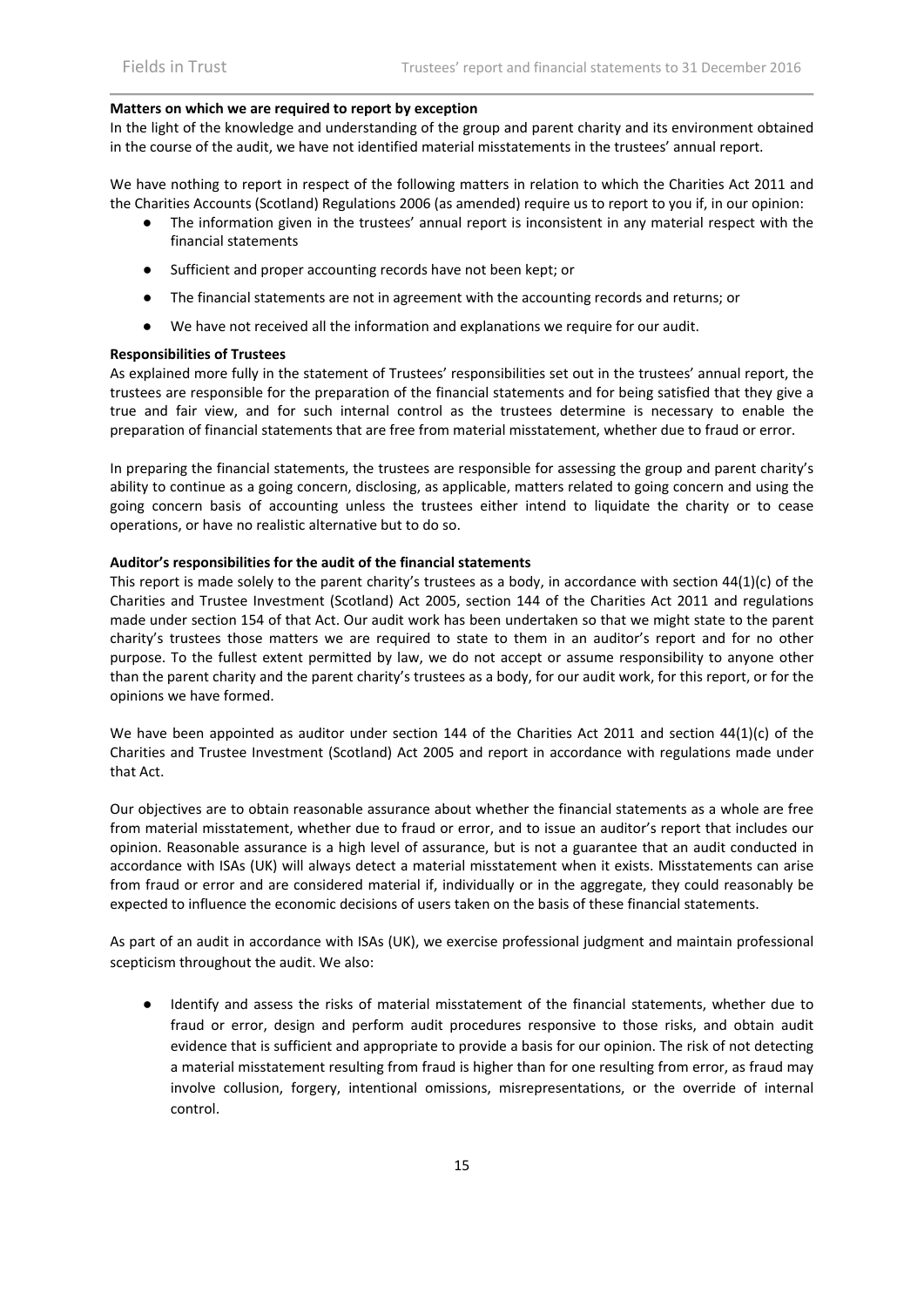- Obtain an understanding of internal control relevant to the audit in order to design audit procedures that are appropriate in the circumstances, but not for the purpose of expressing an opinion on the effectiveness of the group's internal control
- Evaluate the appropriateness of accounting policies used and the reasonableness of accounting estimates and related disclosures made by the trustees
- Conclude on the appropriateness of the trustees' use of the going concern basis of accounting and, based on the audit evidence obtained, whether a material uncertainty exists related to events or conditions that may cast significant doubt on the group's or the parent charity's ability to continue as a going concern. If we conclude that a material uncertainty exists, we are required to draw attention in our auditor's report to the related disclosures in the financial statements or, if such disclosures are inadequate, to modify our opinion. Our conclusions are based on the audit evidence obtained up to the date of our auditor's report. However, future events or conditions may cause the group or the parent charity to cease to continue as a going concern.
- Evaluate the overall presentation, structure and content of the financial statements, including the disclosures, and whether the financial statements represent the underlying transactions and events in a manner that achieves fair presentation
- Obtain sufficient appropriate audit evidence regarding the financial information of the entities or business activities within the group to express an opinion on the consolidated financial statements. We are responsible for the direction, supervision and performance of the group audit. We remain solely responsible for our audit opinion.

We communicate with those charged with governance regarding, among other matters, the planned scope and timing of the audit and significant audit findings, including any significant deficiencies in internal control that we identify during our audit.

Sayer Vincent LP

17 March 2017 **Sayer Vincent LLP, Statutory Audito**r **Invicta House, 108‐114 Golden Lane, LONDON, EC1Y 0TL**

Sayer Vincent LLP is eligible to act as auditor in terms of section 1212 of the Companies Act 2006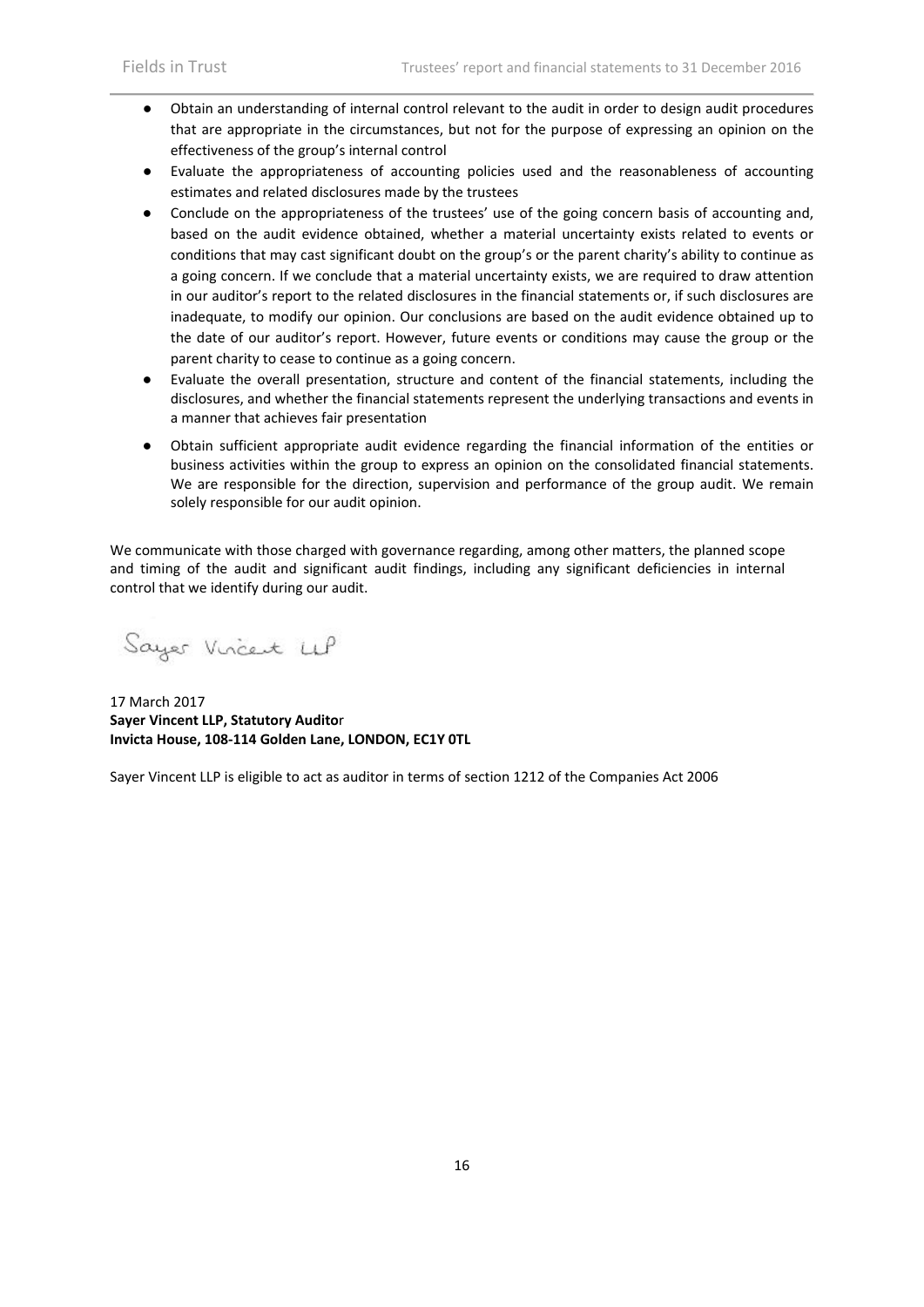## **Consolidated Statement of Financial Activities For the year ended 31 December 2016**

|                                                                          |                  | <b>Unrestricted Funds</b> |                              | <b>Restricted Funds</b>  |                                  | <b>Total Funds</b> |                       |
|--------------------------------------------------------------------------|------------------|---------------------------|------------------------------|--------------------------|----------------------------------|--------------------|-----------------------|
|                                                                          | Note             | General<br>fund<br>£'000  | Designated<br>Funds<br>£'000 | Income<br>Funds<br>£'000 | Permanent<br>Endowments<br>£'000 | 2016<br>£'000      | 2015<br>$\rm{f}$ '000 |
| Income from:                                                             |                  |                           |                              |                          |                                  |                    |                       |
| Donations and legacies                                                   | 3                | 361                       |                              | 767                      |                                  | 1,128              | 373                   |
| Charitable activities<br>Direct protection and                           | 4                |                           |                              |                          |                                  |                    |                       |
| improvement                                                              |                  | 54                        |                              |                          |                                  | 54                 | 159                   |
| Other trading activities                                                 | 5                | 6                         |                              |                          |                                  | 6                  | 56                    |
| Investments                                                              | 6                | 99                        |                              |                          | 3                                | 102                | 100                   |
| <b>Total income</b>                                                      |                  | 520                       |                              | 767                      | $\mathsf{3}$                     | 1,290              | 688                   |
| <b>Expenditure on:</b>                                                   | $\boldsymbol{7}$ |                           |                              |                          |                                  |                    |                       |
| Raising funds                                                            |                  | 103                       |                              |                          |                                  | 103                | 27                    |
| Charitable activities<br>Direct protection and                           |                  |                           |                              |                          |                                  |                    |                       |
| improvement                                                              |                  | 95                        | $\overline{a}$               | 326                      |                                  | 421                | 356                   |
| Partnerships                                                             |                  | 113                       |                              | 9                        |                                  | 122                | 139                   |
| Participation programmes                                                 |                  | 220                       | $\overline{\phantom{a}}$     | 13                       |                                  | 233                | 228                   |
| Ongoing support                                                          |                  | 178                       |                              | 42                       | 53                               | 273                | 263                   |
| Policy                                                                   |                  | 119                       |                              | 6                        |                                  | 125                | 218                   |
| <b>Total expenditure</b>                                                 |                  | 828                       | $\overline{\phantom{0}}$     | 396                      | 53                               | 1,277              | 1,231                 |
| Net income / (expenditure) before<br>net gains / (losses) on investments |                  | (308)                     |                              | 371                      | (50)                             | 13                 | (543)                 |
| Net gains / (losses) on investments                                      |                  | 326                       |                              |                          | 11                               | 337                | (107)                 |
| Net income / (expenditure)                                               | 8                | 18                        | $\qquad \qquad \blacksquare$ | 371                      | (39)                             | 350                | (650)                 |
| Transfers between funds                                                  |                  | (400)                     | 400                          |                          |                                  |                    |                       |
| Net movement in funds                                                    |                  | (382)                     | 400                          | 371                      | (39)                             | 350                | (650)                 |
| <b>Reconciliation of funds</b><br>Total funds brought forward            |                  | 1,142                     | 2,779                        | 438                      | 96                               | 4,455              | 5,105                 |
| <b>Total funds carried forward</b>                                       |                  | 760                       | 3,179                        | 809                      | 57                               | 4,805              | 4,455                 |

All of the above results are derived from continuing activities. There were no other recognised gains or losses other than those stated above. Movements in funds are disclosed in Note 22 to the financial statements.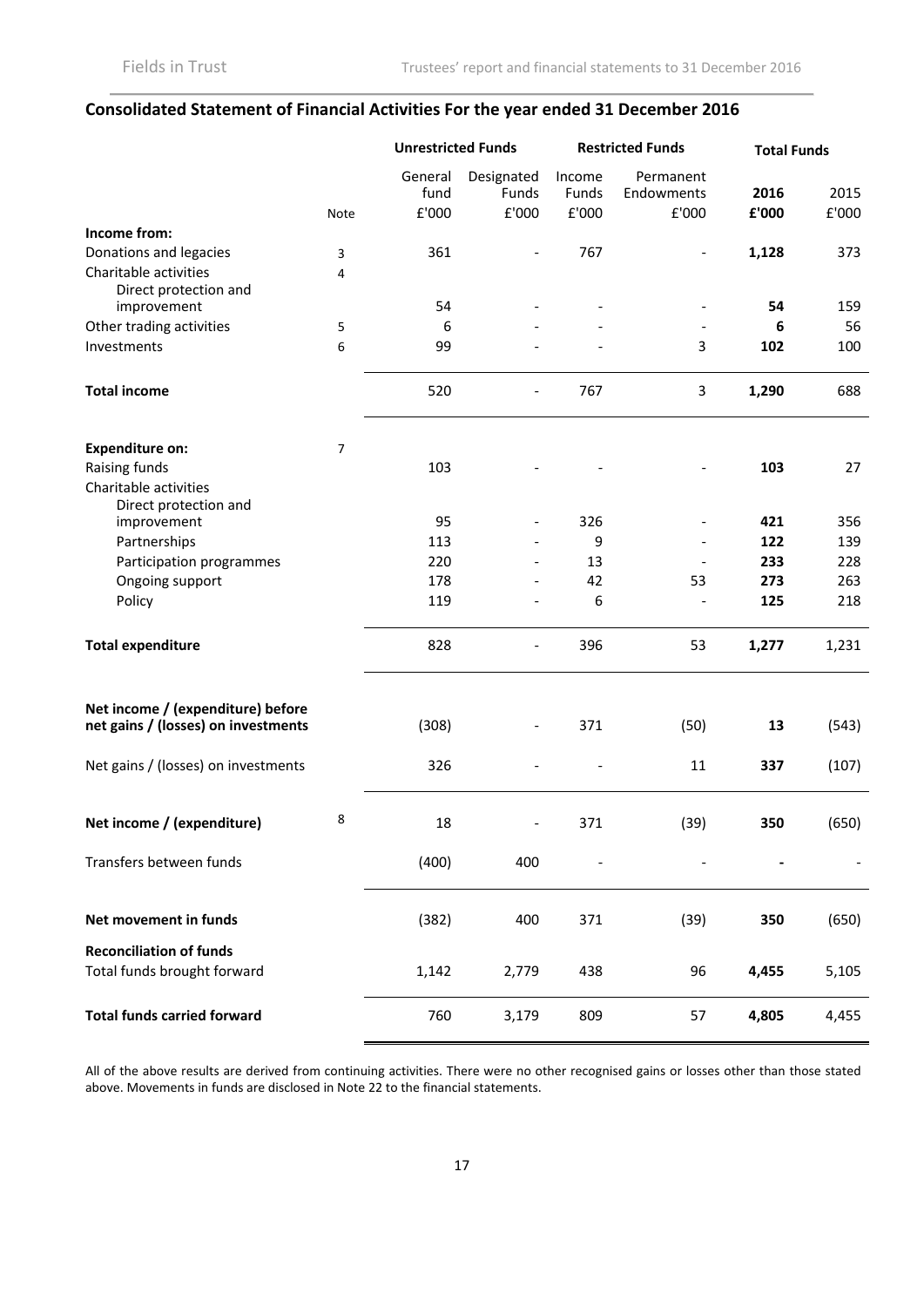## **Balance sheets as at 31 December 2016**

|                                               |               |      | The group<br>2016 | 2015  | The charity<br>2016 | 2015          |
|-----------------------------------------------|---------------|------|-------------------|-------|---------------------|---------------|
|                                               |               | Note | £'000             | £'000 | £'000               | ${\tt f}'000$ |
| <b>Fixed assets</b>                           |               |      |                   |       |                     |               |
| Tangible assets                               |               | 13   | 569               | 577   | 569                 | 577           |
| Investments                                   |               | 14   | 3,273             | 3,008 | 3,287               | 3,022         |
|                                               |               |      | 3,842             | 3,585 | 3,856               | 3,599         |
| <b>Current assets</b>                         |               |      |                   |       |                     |               |
| Debtors                                       |               | 17   | 66                | 54    | 66                  | 54            |
| Cash at bank and in hand                      |               |      | 1,241             | 1,468 | 1,241               | 1,468         |
|                                               |               |      | 1,307             | 1,522 | 1,307               | 1,522         |
| <b>Liabilities</b>                            |               |      |                   |       |                     |               |
| Creditors: amounts falling due within         |               |      |                   |       |                     |               |
| one year                                      |               | 18   | 344               | 652   | 358                 | 666           |
| <b>Net current assets</b>                     |               |      | 963               | 870   | 949                 | 856           |
| <b>Total net assets</b>                       |               |      | 4,805             | 4,455 | 4,805               | 4,455         |
| <b>Funds</b>                                  |               | 22   |                   |       |                     |               |
| Restricted income funds<br>Unrestricted funds |               |      | 866               | 535   | 866                 | 535           |
|                                               | Designated    |      |                   |       |                     |               |
|                                               | funds         |      | 3,179             | 2,779 | 3,179               | 2,779         |
|                                               | General funds |      | 760               | 1,141 | 760                 | 1,141         |
| Total unrestricted funds                      |               |      | 3,939             | 3,920 | 3,939               | 3,920         |
| <b>Total charity funds</b>                    |               | 20   | 4,805             | 4,455 | 4,805               | 4,455         |

Approved by the Trustees on 14 March 2017 and signed on their behalf by

Pillip Tim

and the contract of the contract of the contract of the contract of the contract of the contract of the contract of the contract of the contract of the contract of the contract of the contract of the contract of the contra

 **Tim Phillips Jeremy Hammond Chairman Treasurer**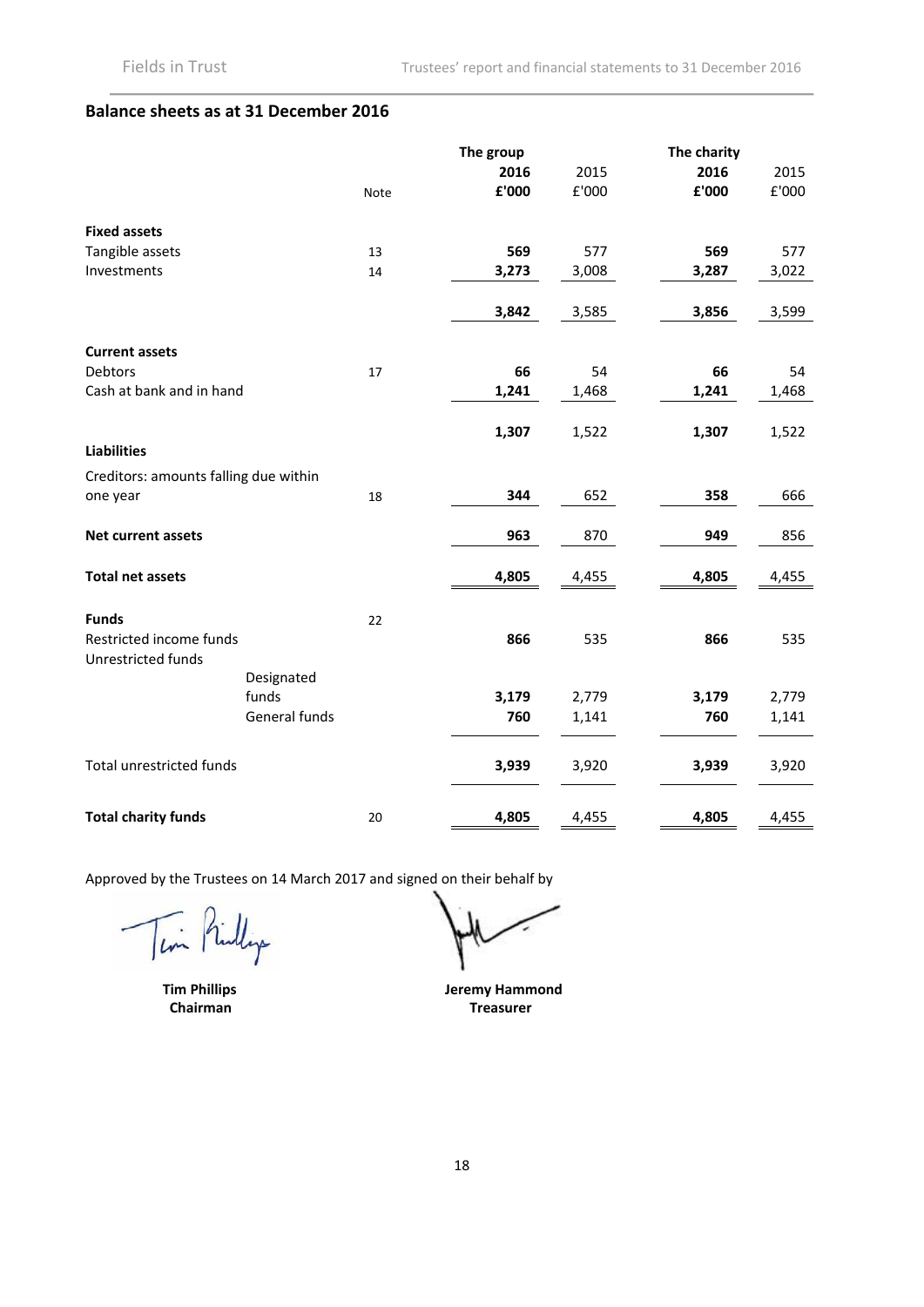# **Consolidated statement of cash flows For the year ended 31 December 2016**

|                                                                                                                                                                                    | Note |                                  | 2016  |                            | 2015 |       |
|------------------------------------------------------------------------------------------------------------------------------------------------------------------------------------|------|----------------------------------|-------|----------------------------|------|-------|
| Cash flows from operating activities                                                                                                                                               | 24   | £'000                            | £'000 | £'000                      |      | £'000 |
| Net cash provided by / (used in) operating activities                                                                                                                              |      |                                  | (384) |                            |      | (844) |
| Cash flows from investing activities<br>Dividends, interest and rents from investments<br>Purchase of fixed assets<br>Proceeds from sale of investments<br>Purchase of investments |      | 102<br>(17)<br>2,360<br>(2, 267) |       | 100<br>(18)<br>73<br>(101) |      |       |
| Net movement in cash held for investment portfolio                                                                                                                                 |      | (20)                             |       | 10                         |      |       |
| Net cash provided by / (used in) investing activities                                                                                                                              |      |                                  | 158   |                            |      | 64    |
| Change in cash and cash equivalents in the year                                                                                                                                    |      |                                  | (227) |                            |      | (780) |
| Cash & cash equivalents at the beginning of the year                                                                                                                               |      |                                  | 1,468 |                            |      | 2,248 |
| Cash and cash equivalents at the end of the year                                                                                                                                   |      |                                  | 1,241 |                            |      | 1,468 |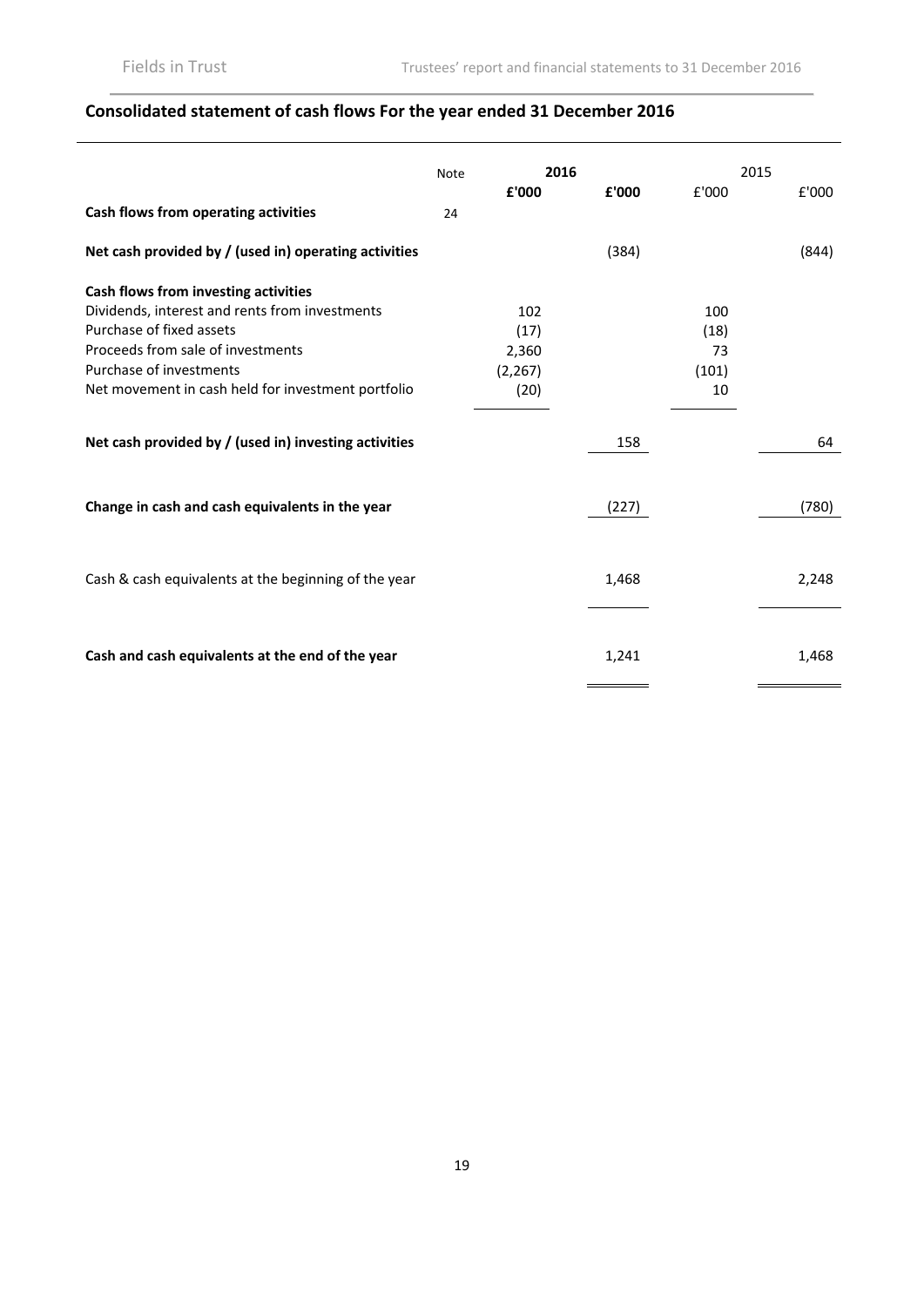## **Notes to the Financial Statements for the year ended 31 December 2016**

### **1. Accounting policies**

#### **a) Basis of preparation**

The financial statements have been prepared in accordance with Accounting and Reporting by Charities: Statement of Recommended Practice applicable to charities preparing their accounts in accordance with the Financial Reporting Standard applicable in the UK and Republic of Ireland (FRS 102) (effective 1 January 2015) ‐ (Charities SORP FRS 102), and the Financial Reporting Standard applicable in the UK and Republic of Ireland (FRS 102) (September 2015).

Assets and liabilities are initially recognised at historical cost or transaction value unless otherwise stated in the relevant accounting policy or note.

#### **Basis of preparation ‐ group accounts**

These financial statements consolidate the results of the charity and its wholly-owned subsidiary NPFA Services Limited on a line by line basis. Transactions and balances between the charity and its subsidiary have been eliminated from the consolidated financial statements. Balances between the two entities are disclosed in the notes of the charity's balance sheet.

#### **b) Public benefit entity**

The charity meets the definition of a public benefit entity under FRS 102.

#### **c) Going concern**

The Trustees consider that there are no material uncertainties about the charity's ability to continue as a going concern.

The trustees do not consider that there are any sources of estimation uncertainty at the reporting date that have a significant risk of causing a material adjustment to the carrying amounts of assets and liabilities within the next reporting period.

#### **d) Income**

Income is recognised when the charity has entitlement to the funds, any performance conditions attached to the income have been met, it is probable that the income will be received and that the amount can be measured reliably.

Income from grants, whether capital grants or revenue grants, is recognised when the charity has entitlement to the funds; any performance conditions attached to the grants have been met; it is probable that the income will be received; and the amount can be measured reliably and is not deferred.

For legacies, entitlement is taken as the earlier of the date on which either: the charity is aware that probate has been granted, the estate has been finalised and notification has been made by the executor(s) to the charity that a distribution will be made, or when a distribution is received from the estate. Receipt of a legacy, in whole or in part, is only considered probable when the amount can be measured reliably and the charity has been notified of the executor's intention to make a distribution. Where legacies have been notified to the charity or the charity is aware of the granting of probate, and the criteria for income recognition have not been met, then the legacy is a treated as a contingent asset and disclosed if material.

Income received in advance of the provision of a specified service is deferred until the criteria for income recognition are met.

#### **e) Donations of gifts, services and facilities**

Donated professional services and donated facilities are recognised as income when the charity has control over the item or received the service, any conditions associated with the donation have been met, the receipt of economic benefit from the use by the charity of the item is probable and that economic benefit can be measured reliably.

On receipt, donated gifts, professional services and donated facilities are recognised on the basis of the value of the gift to the charity which is the amount the charity would have been willing to pay to obtain services or facilities of equivalent economic benefit on the open market; a corresponding amount is then recognised in expenditure in the period of receipt.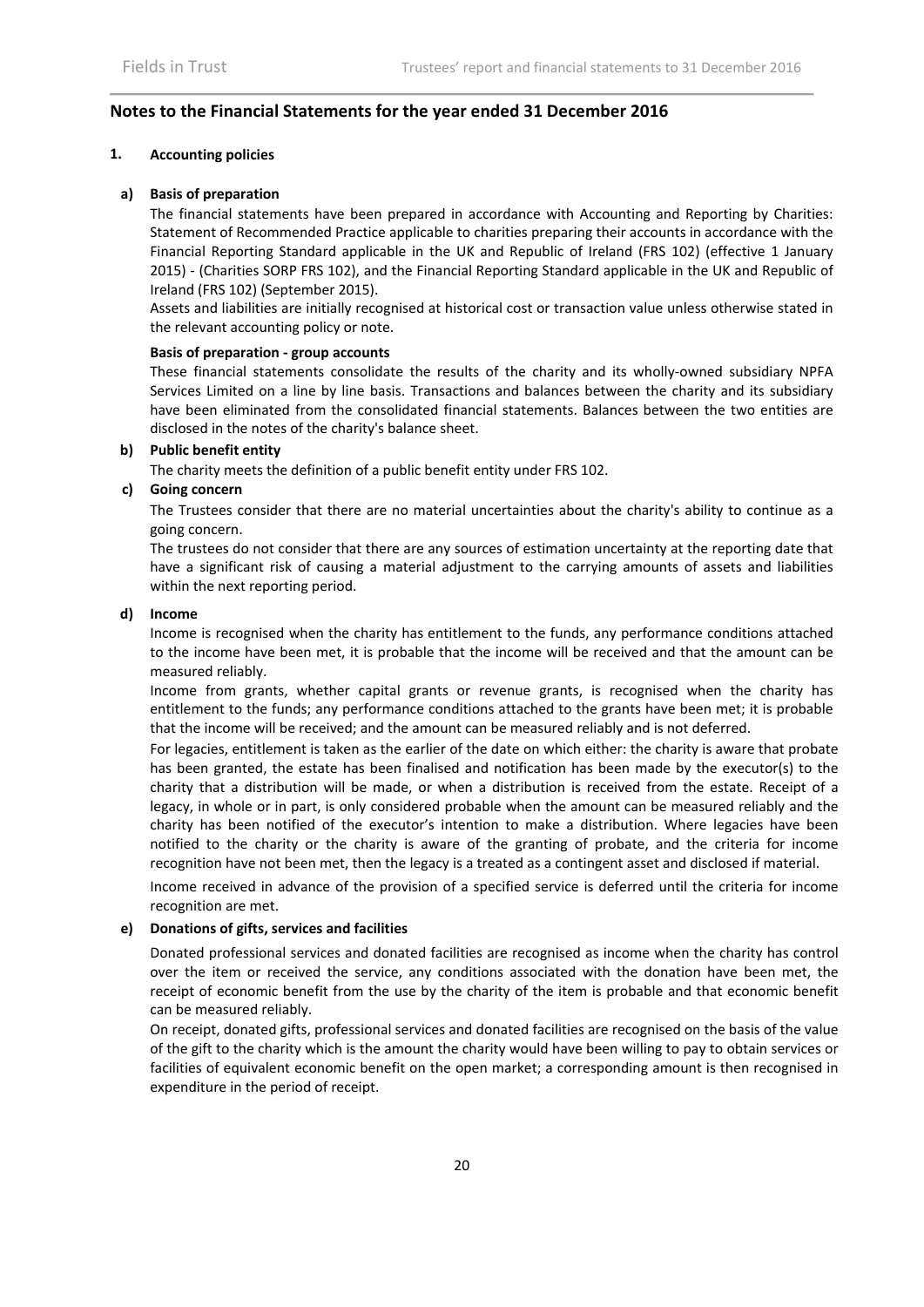## **f) Interest receivable**

Interest on funds held on deposit is included when receivable and the amount can be measured reliably by the charity; this is normally upon notification of the interest paid or payable by the bank.

### **g) Fund accounting**

Restricted funds are to be used for specific purposes as laid down by the donor. Expenditure which meets these criteria is charged to the fund.

Unrestricted funds are donations and other incoming resources received or generated for the charitable purposes.

Designated funds are unrestricted funds earmarked by the trustees for particular purposes.

## **h) Expenditure and irrecoverable VAT**

Expenditure is recognised once there is a legal or constructive obligation to make a payment to a third party, it is probable that settlement will be required and the amount of the obligation can be measured reliably. Expenditure is classified under the following activity headings:

- Costs of raising funds relate to the costs incurred by the charity in inducing third parties to make voluntary contributions to it, as well as the cost of any activities with a fundraising purpose, and the costs of managing investments.
- Expenditure on charitable activities includes the costs of delivering services, advice, technical support and other related activities undertaken to further the purposes of the charity and their associated support costs.
- Other expenditure represents those items not falling into any other heading.
- Irrecoverable VAT is charged as a cost against the activity for which the expenditure was incurred.

## **i) Grantmaking**

Grants payable are charged to the Statement of Financial Activities in the year in which the offer is conveyed to the recipient except in those cases where the offer is conditional, such grants being recognised as expenditure when the conditions attaching are fulfilled.

### **j) Allocation of overhead costs**

Resources expended are allocated to the particular activity where the cost relates directly to that activity. However, the cost of overall direction and administration of each activity, comprising the salary and overhead costs of the central function, is apportioned on the following bases which are an estimate, based on staff time, of the amount attributable to each activity.

| Direct protection and improvement | 34% (2015 -30%)  |
|-----------------------------------|------------------|
| <b>Partnerships</b>               | 14% (2015 - 14%) |
| <b>Participation Programmes</b>   | 18% (2015 - 16%) |
| <b>Ongoing Support</b>            | 24% (2015 - 26%) |
| <b>Policy</b>                     | 10% (2015 - 15%) |
|                                   |                  |

Where information about the aims, objectives and projects of the charity is provided to potential beneficiaries, the costs associated with this publicity are allocated to charitable expenditure.

Where such information about the aims, objectives and projects of the charity is also provided to potential donors, activity costs are apportioned between fundraising and charitable activities on the basis of area of literature occupied by each activity.

Overhead and governance costs are re-allocated to each of the activities on a similar basis which is an estimate, based on staff time, of the amount attributable to each activity.

#### **k) Operating leases**

Rental charges are charged on a straight line basis over the term of the lease

## **l) Tangible fixed assets**

Items of equipment are capitalised where the purchase price exceeds £1,000. Depreciation costs are allocated to activities on the basis of the use of the related assets in those activities. Assets are reviewed for impairment if circumstances indicate their carrying value may exceed their net realisable value and value in use.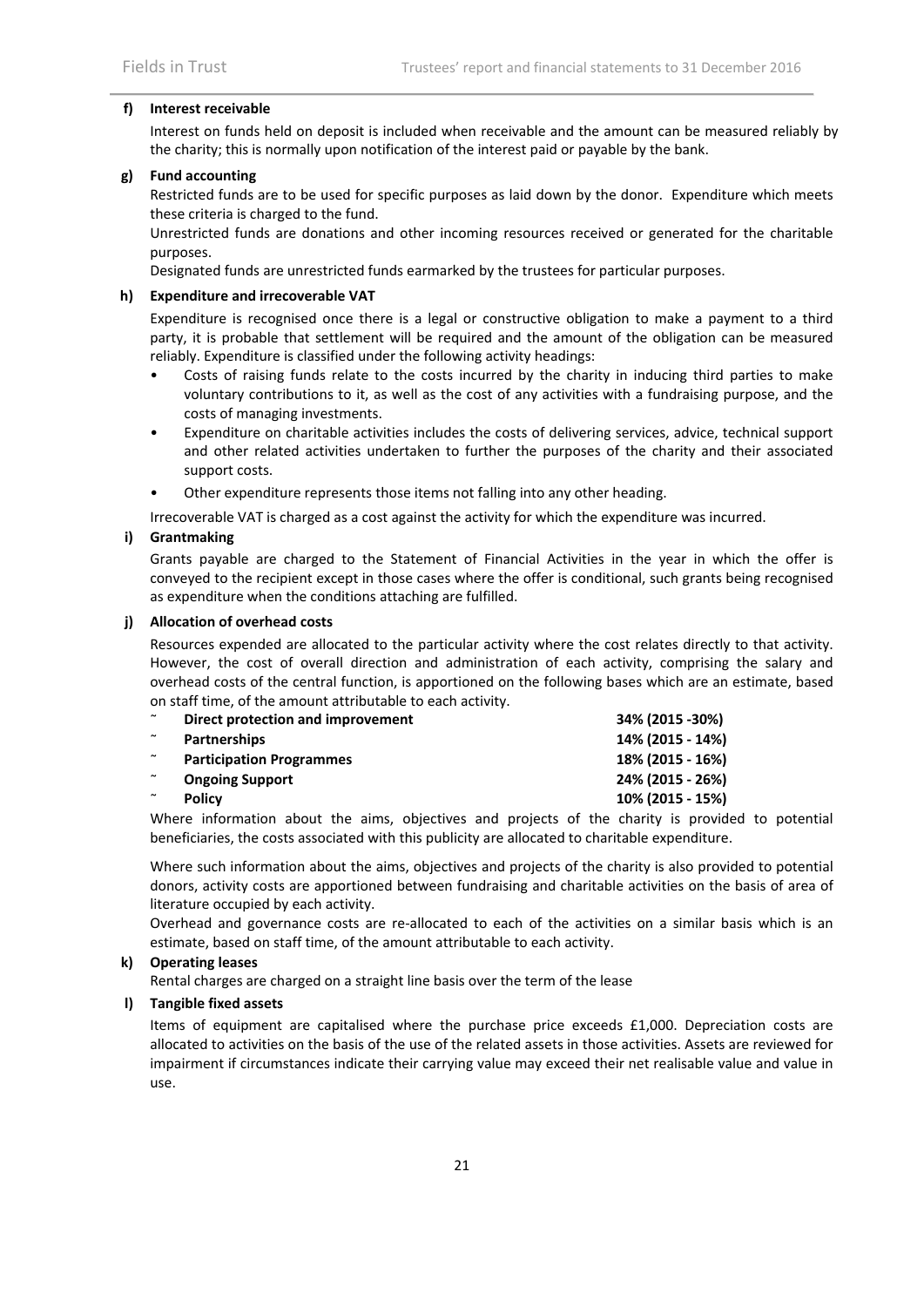Depreciation is provided at rates calculated to write down the cost of each asset to its estimated residual value over its expected useful life. The depreciation rates in use are as follows:

| ້                     | Long leasehold properties            | 50 years |
|-----------------------|--------------------------------------|----------|
| $\tilde{\phantom{a}}$ | Office Furniture                     | 10 years |
| $\tilde{\phantom{a}}$ | Office and IT Equipment and Database | 4 years  |

### **m) Debtors**

Trade and other debtors are recognised at the settlement amount due after any trade discount offered. Prepayments are valued at the amount prepaid net of any trade discounts due.

### **n) Cash at bank and in hand**

Cash at bank and cash in hand includes cash and short term highly liquid investments with a short maturity of three months or less from the date of acquisition or opening of the deposit or similar account. Funds held exclude bank balances for accounts held in Scottish branches.

## **o) Creditors and provisions**

Creditors and provisions are recognised where the charity has a present obligation resulting from a past event that will probably result in the transfer of funds to a third party and the amount due to settle the obligation can be measured or estimated reliably. Creditors and provisions are normally recognised at their settlement amount after allowing for any trade discounts due.

The charity only has financial assets and financial liabilities of a kind that qualify as basic financial instruments. Basic financial instruments are initially recognised at transaction value and subsequently measured at their settlement value.

### **p) Funds held as custodian**

The charity, acting as custodian trustee, holds permanent endowment investments not included in the balance sheet. However, income arising from the investments is received into the Fields in Trust's bank account and correspondingly shown as a creditor on the balance sheet.

#### **q) Pensions**

The charity operates a defined contribution pension scheme. The assets of the scheme are held separately from those of the charity in an independently administered fund. The pension cost charge represents contributions payable under the scheme by the charity to the fund. The charity has no liability under the scheme other than for the payment of those contributions.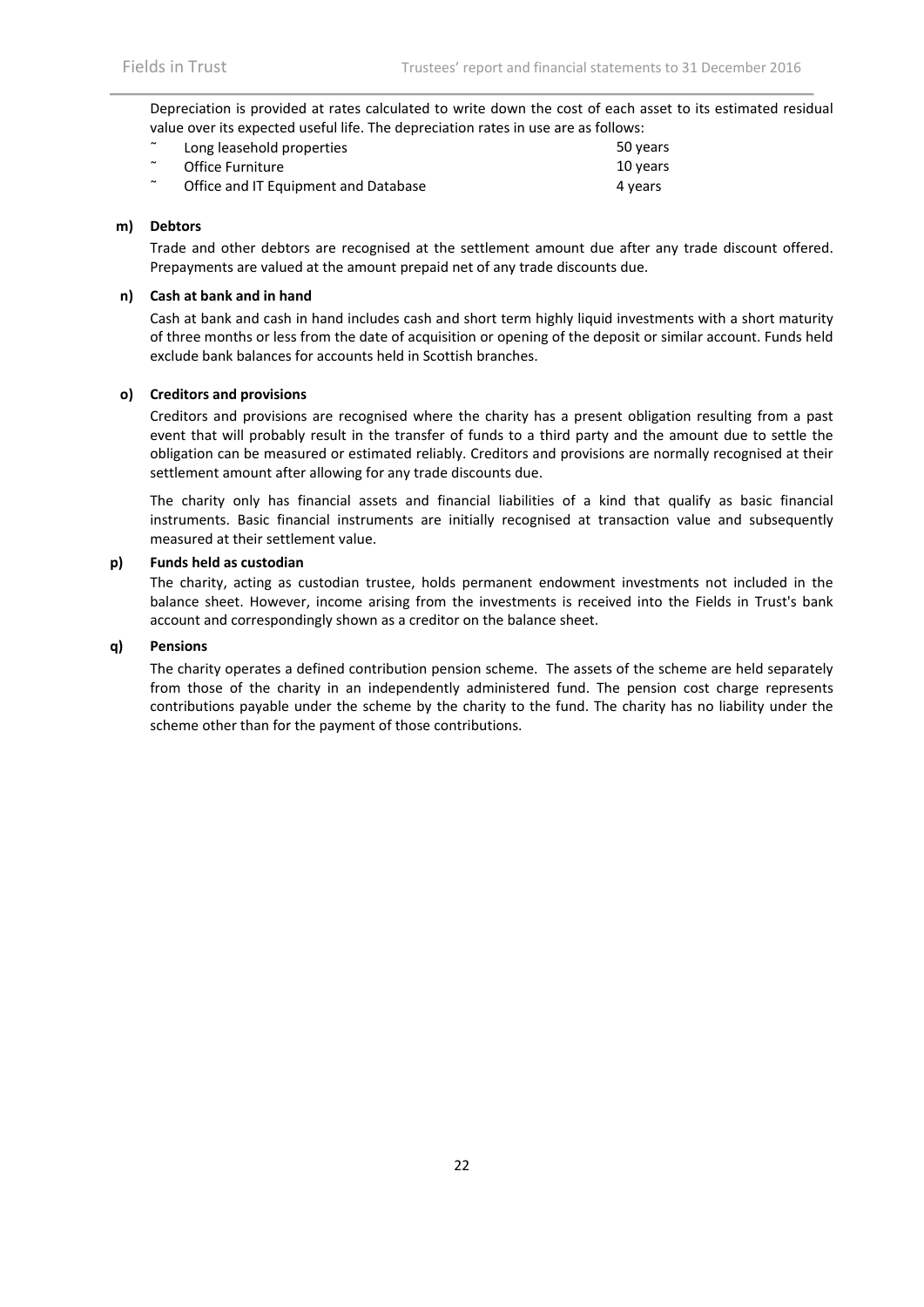## **2. Detailed comparatives for SOFA**

|                                     | <b>Unrestricted Funds</b> |                          |        | <b>Restricted Funds</b> | 2015  |  |
|-------------------------------------|---------------------------|--------------------------|--------|-------------------------|-------|--|
|                                     | General                   | Designated               | Income | Permanent               |       |  |
|                                     | fund                      | fund                     | funds  | Endowment               | Total |  |
|                                     | £'000                     | £'000                    | £'000  | £'000                   | £'000 |  |
| Income from:                        |                           |                          |        |                         |       |  |
| Donations and legacies              | 373                       |                          |        |                         | 373   |  |
| Charitable activities               |                           |                          |        |                         |       |  |
| Direct protection and improvement   | 64                        |                          | 95     |                         | 159   |  |
| Other trading activities            | 56                        |                          |        |                         | 56    |  |
| Investments                         | 95                        |                          |        | 5                       | 100   |  |
|                                     |                           |                          |        |                         |       |  |
| <b>Total income</b>                 | 588                       | $\overline{\phantom{a}}$ | 95     | 5                       | 688   |  |
| <b>Expenditure on:</b>              |                           |                          |        |                         |       |  |
| Raising funds                       | 27                        |                          |        |                         | 27    |  |
| Charitable activities               |                           |                          |        |                         |       |  |
| Direct protection and improvement   | 318                       |                          | 38     |                         | 356   |  |
| Partnerships                        | 139                       |                          |        |                         | 139   |  |
| Participation programmes            | 228                       |                          |        |                         | 228   |  |
| <b>Ongoing Support</b>              | 234                       |                          | 28     | 1                       | 263   |  |
| Policy                              | 218                       |                          |        |                         | 218   |  |
| <b>Total expenditure</b>            | 1,164                     | $\overline{\phantom{0}}$ | 66     | $\mathbf{1}$            | 1,231 |  |
| Net income / expenditure before net |                           |                          |        |                         |       |  |
| gains / (losses) on investments     | (576)                     |                          | 29     | 4                       | (543) |  |
| Net gains / (losses) on investments | (100)                     |                          |        | (7)                     | (107) |  |
| Net income / expenditure            | (676)                     |                          | 29     | (3)                     | (650) |  |
| Transfers between funds             | 521                       | (428)                    | (93)   |                         |       |  |
|                                     |                           |                          |        |                         |       |  |
| Net movement in funds               | (155)                     | (428)                    | (64)   | (3)                     | (650) |  |
| Total funds brought forward         | 1,297                     | 3,207                    | 500    | 101                     | 5,105 |  |
|                                     |                           |                          |        |                         |       |  |

All of the above results are derived from continuing activities. There were no other recognised gains or losses other than those stated above.

## **3. Income from donations and legacies**

|                                                                     | Unrestricted<br>£'000 | Restricted<br>f'000 | 2016<br>Total<br>£'000 | 2015<br>Total<br>£'000 |
|---------------------------------------------------------------------|-----------------------|---------------------|------------------------|------------------------|
| Gifts                                                               | 354                   | 767                 | 1,121                  | 360                    |
| Donated services                                                    | 7                     | ٠                   |                        | 13                     |
|                                                                     | 361                   | 767                 | 1,128                  | 373                    |
| Gifts in Kind included in the above voluntary income are as follows |                       |                     |                        |                        |
| Sport Wales (accommodation)                                         |                       |                     | 3                      | 3                      |
| Freshfields (legal and meeting room costs)                          |                       |                     | 4                      | 10                     |
| Total gifts in kind                                                 |                       |                     |                        | 13                     |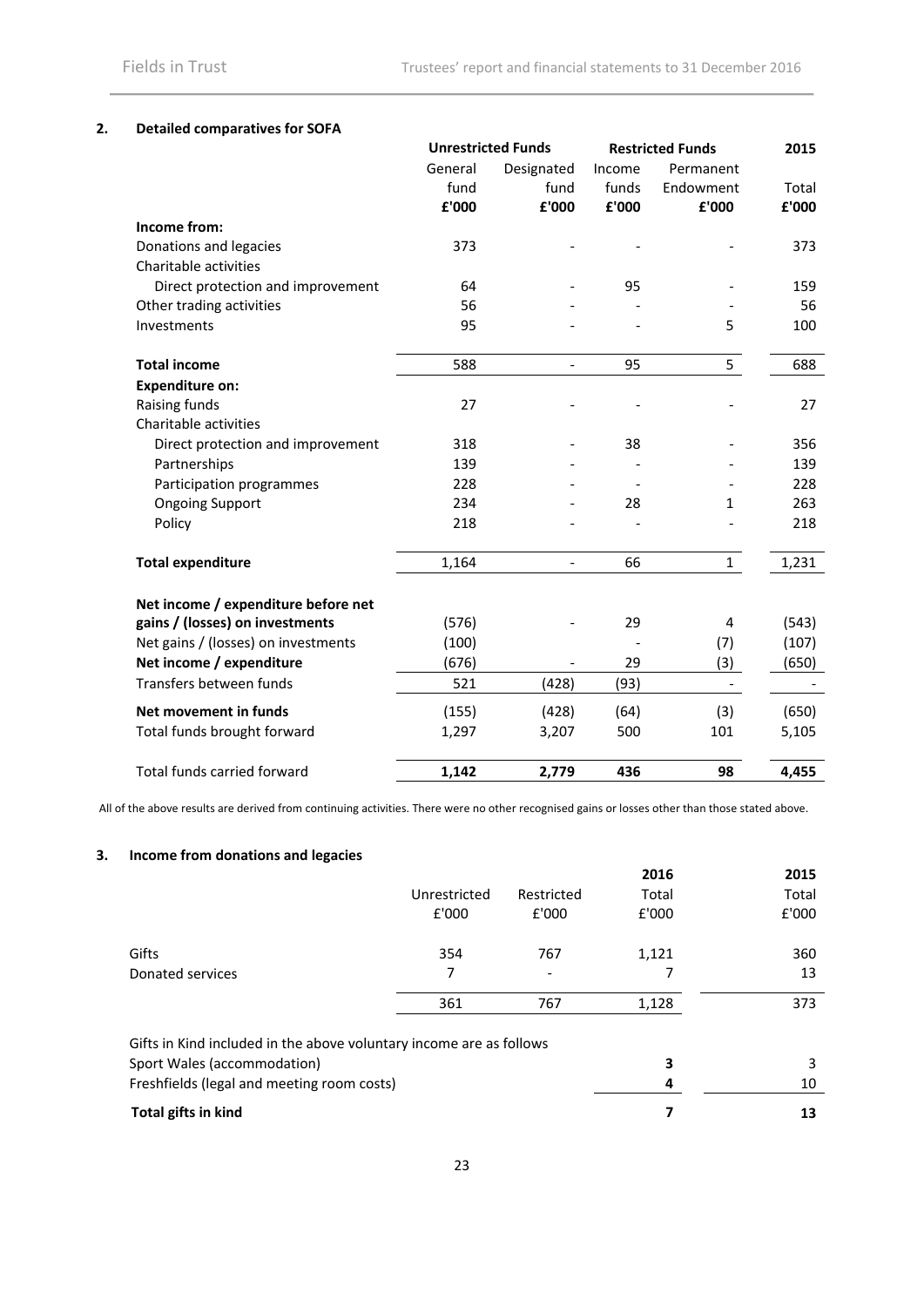## **4. Income from charitable activities**

|                                                 | Unrestricted<br>£'000 | Restricted<br>£'000 | 2016<br>£'000 | 2015<br>£'000 |
|-------------------------------------------------|-----------------------|---------------------|---------------|---------------|
| Grants from charitable trusts                   |                       |                     |               | 95            |
| Field income and rents                          | 36                    |                     | 36            | 50            |
| Project cost recovery                           |                       |                     |               | 1             |
| Technical consultancy                           | 18                    |                     | 18            | 13            |
|                                                 |                       |                     |               |               |
| Sub-total for direct protection and improvement | 54                    |                     | 54            | 159           |
| Total income from charitable activities         | 54                    |                     | 54            | 159           |

## **5. Income from other trading activities**

| . .                                                | Unrestricted<br>£'000 | Restricted<br>£'000                                  | 2016<br><b>Total</b><br>£'000 | 2015<br>Total<br>£'000 |
|----------------------------------------------------|-----------------------|------------------------------------------------------|-------------------------------|------------------------|
| Sponsorship<br>Rental from long leasehold property | 6<br>٠                | $\overline{\phantom{a}}$<br>$\overline{\phantom{a}}$ | 6                             | 49                     |
|                                                    | 6                     | $\qquad \qquad \blacksquare$                         | 6                             | 56                     |

# **6. Income from investments**

|                                     | Unrestricted<br>£'000 | Restricted<br>£'000      | 2016<br><b>Total</b><br>£'000 | 2015<br>Total<br>£'000 |
|-------------------------------------|-----------------------|--------------------------|-------------------------------|------------------------|
| Investment income                   | 98                    | 3                        | 100                           | 99                     |
| Interest on cash deposits and loans | 1                     | $\overline{\phantom{a}}$ | 1                             |                        |
|                                     |                       |                          |                               |                        |
|                                     | 99                    | 3                        | 101                           | 100                    |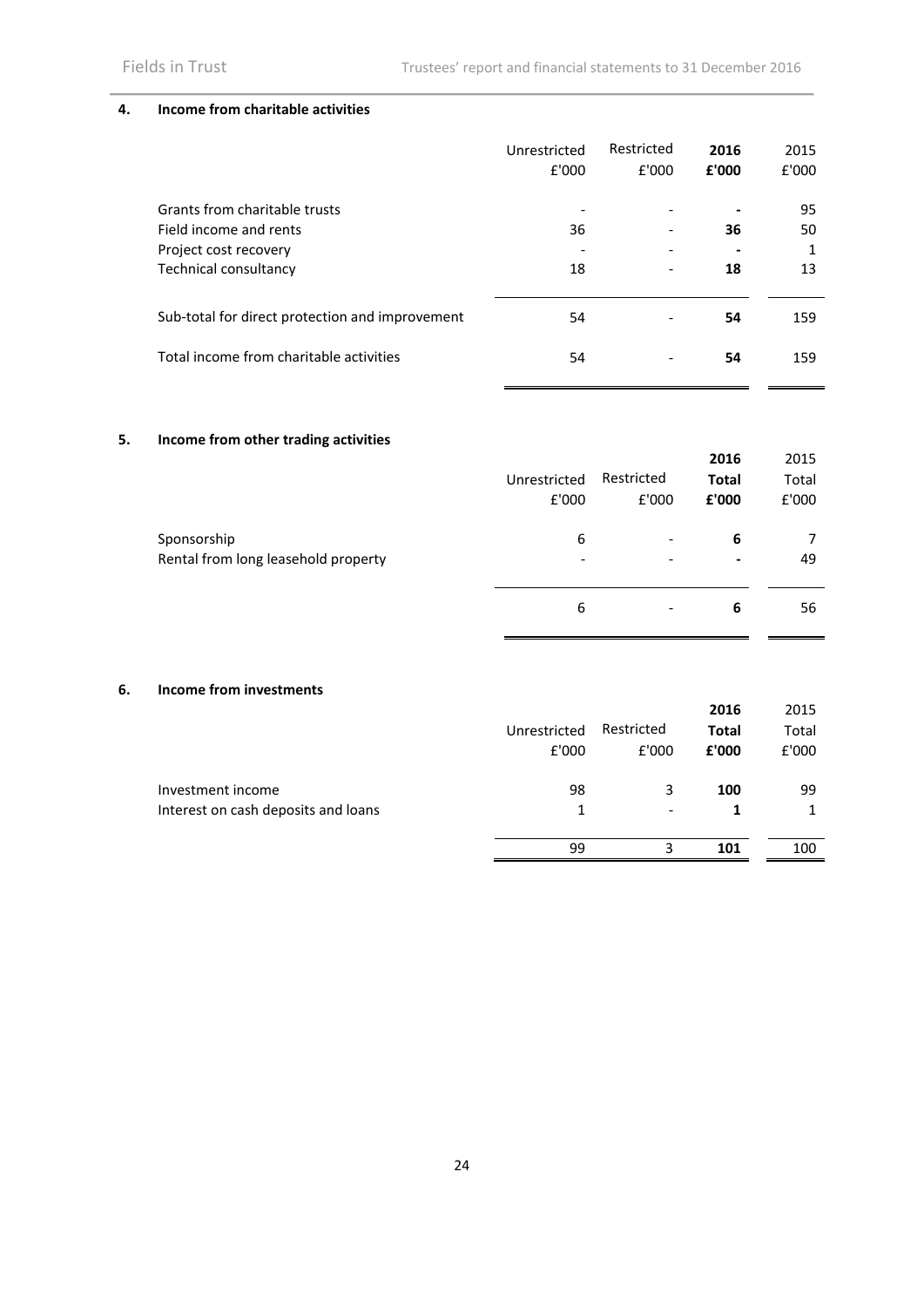#### **Notes to the financial statements For the year ended 31 December 2016**

#### **7. Analysis of expenditure**

| Charitable activities         |                                      |                |                             |                    |                |                              |                  |                          |       |        |
|-------------------------------|--------------------------------------|----------------|-----------------------------|--------------------|----------------|------------------------------|------------------|--------------------------|-------|--------|
|                               | Direct protection<br>and improvement | Partnerships   | Participation<br>programmes | Ongoing<br>support | Policy         | Governance<br>Costs          | Raising<br>funds | Overheads                | 2016  | 2015   |
|                               | £'000                                | £'000          | £'000                       | £'000              | £'000          | £'000                        | £'000            | £'000                    | £'000 | £'000  |
| Staff costs                   | 205                                  | 89             | 114                         | 146                | 59             | 5                            | 68               | $\overline{\phantom{a}}$ | 686   | 634    |
| Membership recruitment        |                                      |                |                             |                    | 3              |                              |                  |                          | 3     | 5      |
| Rental property costs         |                                      |                |                             |                    |                |                              |                  |                          |       | 6      |
| Investment management fees    |                                      |                |                             |                    |                |                              | 22               |                          | 22    | 21     |
| Other staff costs             | 17                                   | 8              | 10                          | 12                 |                |                              |                  |                          | 52    | 49     |
| Training and development      | 2                                    |                |                             |                    |                |                              |                  |                          | 5     | 1      |
| Office costs                  |                                      |                |                             |                    |                |                              | 13               | 94                       | 107   | 115    |
| Fields costs                  |                                      |                |                             | 9                  |                |                              |                  |                          | 9     | 16     |
| Memorial plaques              |                                      |                |                             | 27                 |                |                              |                  |                          | 30    | 3      |
| Field Improvement grants      | 80                                   |                |                             | 27                 |                |                              |                  |                          | 107   | 67     |
| Consultancy                   | 2                                    | $\overline{2}$ | $\overline{2}$              | 6                  | 27             |                              |                  |                          | 39    | 36     |
| Publicity, marketing, website |                                      |                |                             |                    |                |                              |                  |                          |       |        |
| and event costs               | 46                                   |                | 79                          | 3                  | 8              |                              |                  |                          | 137   | 178    |
| Audit costs                   |                                      |                |                             |                    |                | 9                            |                  |                          | 9     | 10     |
| Legal advice (fields)         | 17                                   |                |                             | 8                  |                |                              |                  |                          | 29    | 38     |
| Governance & committee costs  |                                      |                |                             |                    |                | 11                           |                  |                          | 11    | $10\,$ |
| Depreciation                  |                                      |                |                             |                    |                |                              |                  | 25                       | 25    | 25     |
| <b>Publication costs</b>      |                                      |                |                             |                    | 6              |                              |                  |                          | 6     | 17     |
|                               | 372                                  | 101            | 206                         | 239                | 112            | 25                           | 103              | 119                      | 1,277 | 1,231  |
| Overheads                     | 41                                   | 17             | 22                          | 28                 | 11             |                              |                  | (119)                    |       |        |
| <b>Governance Costs</b>       | 8                                    | 4              | 5                           | 6                  | $\overline{2}$ | (25)                         |                  |                          |       |        |
| <b>Total expenditure 2016</b> | 421                                  | 122            | 233                         | 273                | 125            | $\overline{\phantom{a}}$     | 103              | $\overline{\phantom{a}}$ | 1,277 | 1,231  |
| Total expenditure 2015        | 356                                  | 139            | 228                         | 263                | 218            | $\qquad \qquad \blacksquare$ | 27               | $\overline{\phantom{a}}$ | 1,231 |        |

Of the total expenditure, £827,909 was unrestricted (2015: £1,163,901) and £449,236 was restricted (2015: £67,261).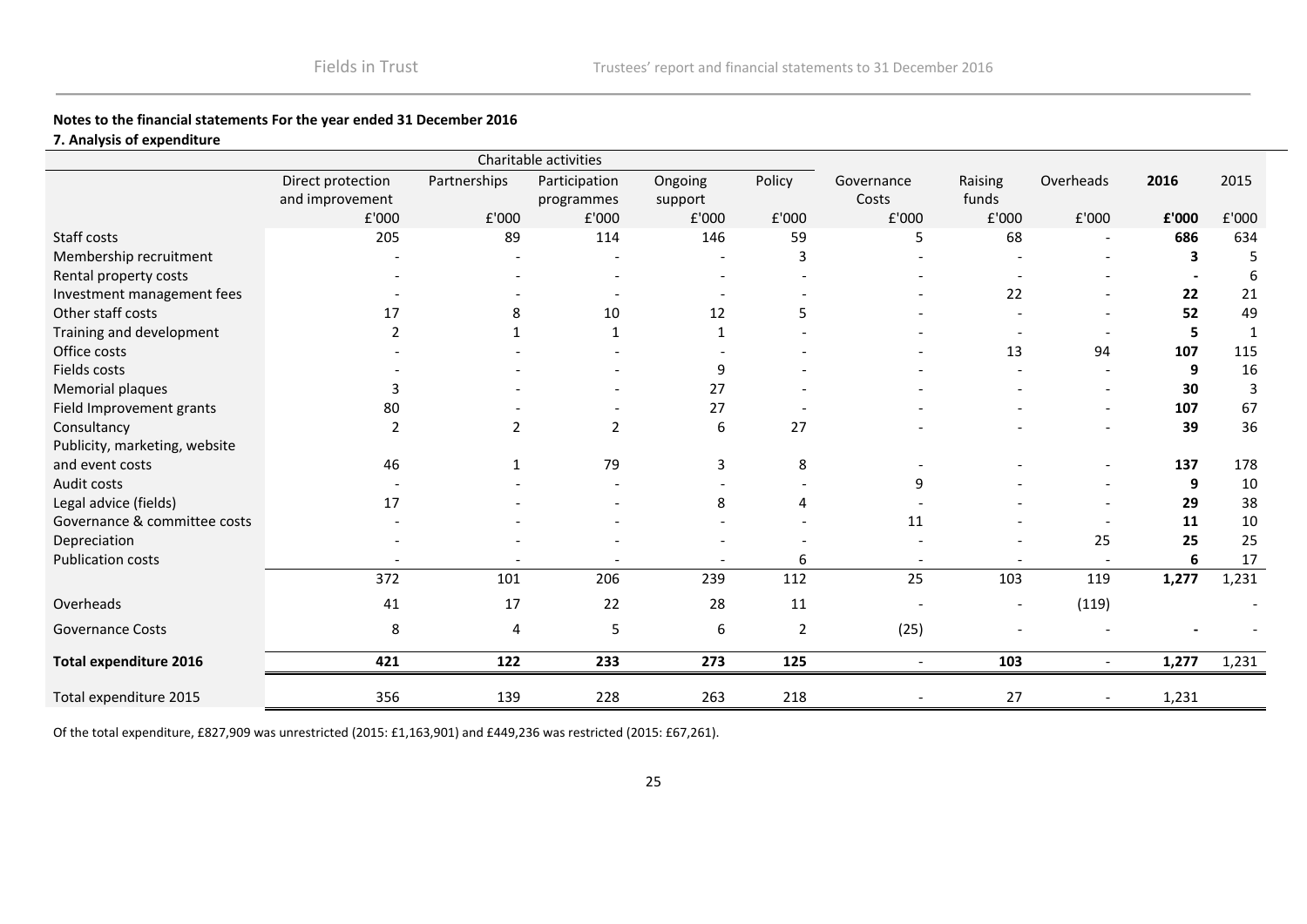### **8. Net income/(expenditure) for the year** This is stated after charging / crediting:

|                                         | 2016 | 2015 |
|-----------------------------------------|------|------|
|                                         | £    | f    |
| Depreciation                            | 25   | 25   |
| Trustee indemnity insurance             | 2    |      |
| Trustees' reimbursed travel expenses:   |      |      |
| Two trustees (2015: three)              |      | 3    |
| Operating lease rentals                 | 5    | 5    |
| Auditors' remuneration (excluding VAT): |      |      |
| Audit                                   | 9    | 9    |
| Other services                          |      |      |

## **9. Analysis of staff costs, trustee remuneration and expenses, and the cost of key management personnel**

Staff costs were as follows:

|                                                                    | 2016 | 2015 |
|--------------------------------------------------------------------|------|------|
|                                                                    | £    |      |
| Salaries and wages                                                 | 608  | 559  |
| Social security costs                                              | 62   | 59   |
| Employer's contribution to defined contribution<br>pension schemes | 16   | 16   |
|                                                                    | 686  | 634  |

Redundancy and termination costs incurred in 2016 were nil (2015: £30,000) One employee earned between £90,000 ‐£100,000 during the year

(2015: No employee earned more than £60,000).

The key management personnel of the charity in 2016 comprised the trustees, the Chief Executive Officer and the Senior Management team (which was established in 2016). The total employee benefits including pension contributions of the key management personnel were £302,875. For 2015, the key management personnel of the charity comprised the Trustees and the Chief Executive Officer who spent part of the year on maternity leave and this was reflected in lower total employee benefits of £53,375.

The charity trustees were not paid nor received any other benefits from employment with the charity in the year (2015: £nil). No charity trustee received payment for professional or other services supplied to the charity (2015: £nil).

Trustees' expenses represents the payment or reimbursement of travel and subsistence costs totalling £571 (2015: £2,866) incurred by 2 (2015: 3) members relating to attendance at meetings of the trustees.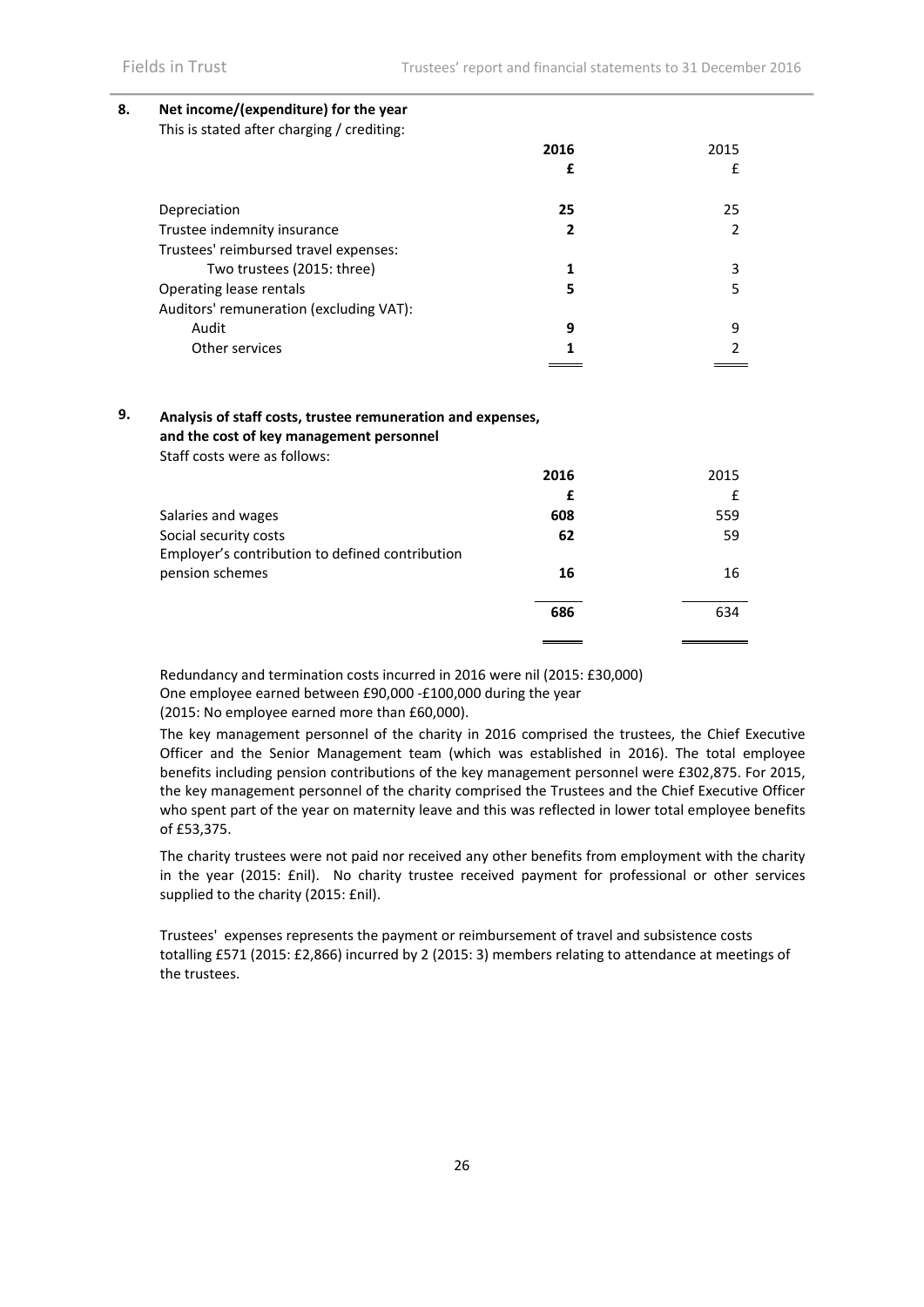### **10. Staff numbers**

The average number of employees (head count based on number of staff employed) during the year was as follows:

|                                   | 2016 | 2015 |
|-----------------------------------|------|------|
|                                   | No.  | No.  |
| Raising funds                     | 2    |      |
| Direct protection and improvement | 5    | 3    |
| Policy                            |      | 3    |
| Partnership                       | 2    | 3    |
| Participation programme           | 3    | 3    |
| Support                           | 4    | 3    |
|                                   | 17   | 17   |
|                                   |      |      |

## **11. Related party transactions**

Aggregate donations from related parties were £2,000 (2015: £nil).

#### **12. Taxation**

The charitable company is exempt from corporation tax as all its income is charitable and is applied for charitable purposes.

### **13. Tangible fixed assets**

| Cost                     | Long<br>Leasehold<br>property<br>£'000 | Office/IT<br>Equipment<br>£'000 | Database<br>£'000 | Office<br>Furniture<br>£'000 | <b>Total</b><br>£'000 |
|--------------------------|----------------------------------------|---------------------------------|-------------------|------------------------------|-----------------------|
| At the start of the year | 677                                    | 47                              | 28                | 6                            | 758                   |
| Additions in year        | 3                                      | 11                              | 3                 | $\left( \right)$             | 17                    |
|                          |                                        |                                 |                   |                              |                       |
|                          |                                        |                                 |                   |                              |                       |
| At the end of the year   | 680                                    | 58                              | 31                | 6                            | 775                   |
|                          |                                        |                                 |                   |                              |                       |
|                          |                                        |                                 |                   |                              |                       |
| Depreciation             |                                        |                                 |                   |                              |                       |
| At the start of the year | 119                                    | 46                              | 14                | $\overline{2}$               | 181                   |
| Charge for the year      | 14                                     | 3                               | 7                 | $\mathbf{1}$                 | 25                    |
|                          |                                        |                                 |                   |                              |                       |
| At the end of the year   | 133                                    | 49                              | 21                | 3                            | 206                   |
|                          |                                        |                                 |                   |                              |                       |
| Net book value           |                                        |                                 |                   |                              |                       |
| At the end of the year   | 547                                    | 9                               | 10                | 3                            | 569                   |
|                          |                                        |                                 |                   |                              |                       |
|                          |                                        |                                 |                   |                              |                       |
| At the start of the year | 558                                    | $\mathbf{1}$                    | 14                | 4                            | 577                   |
|                          |                                        |                                 |                   |                              |                       |
|                          |                                        |                                 |                   |                              |                       |

All of the above assets are used for charitable purposes.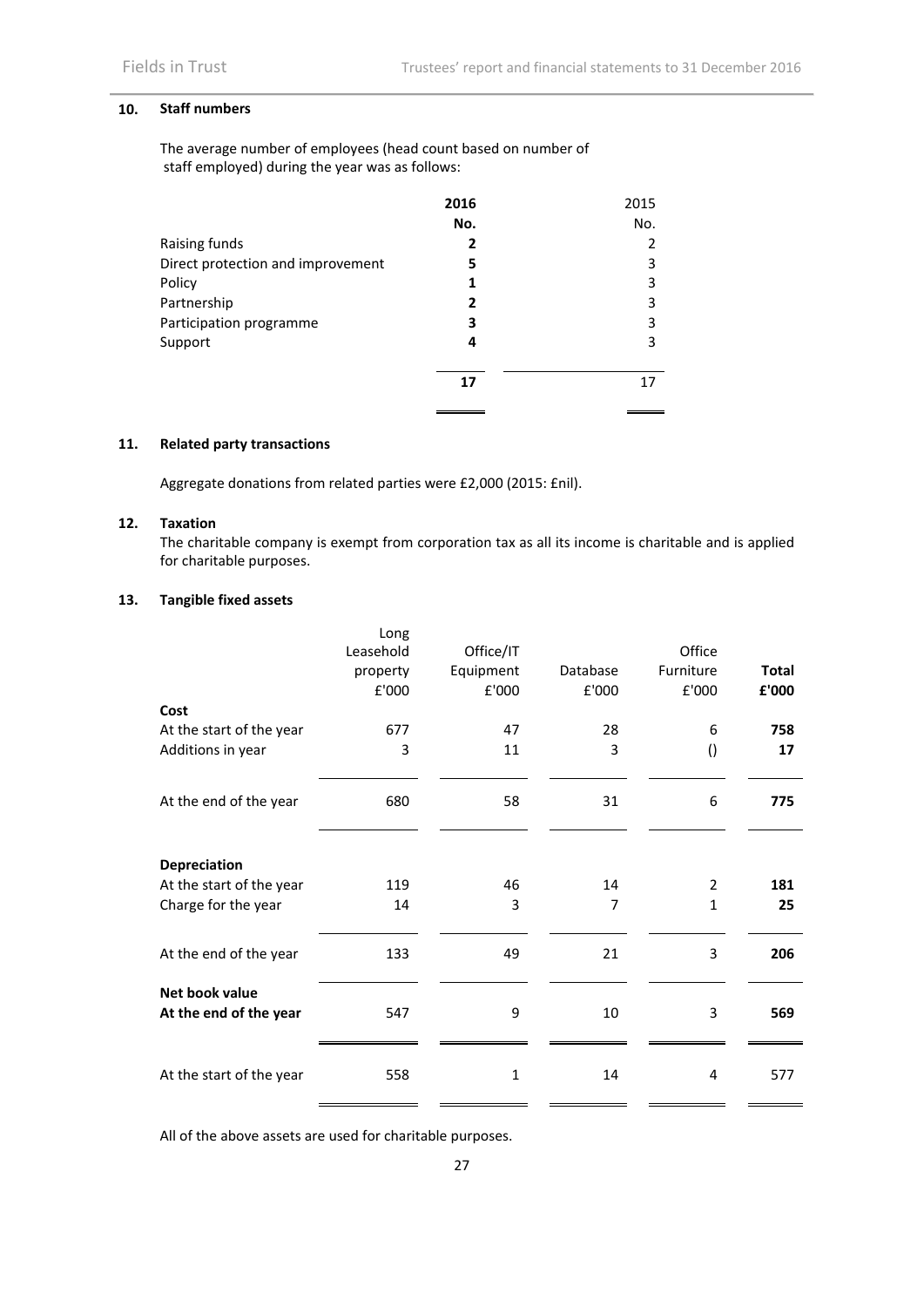## **14. Listed investments**

|                                           | The group |       |         | The charity |  |
|-------------------------------------------|-----------|-------|---------|-------------|--|
|                                           | 2016      | 2015  | 2016    | 2015        |  |
|                                           | £'000     | E'000 | £'000   | E'000       |  |
| Fair value at the start of the year       | 2,834     | 2,914 | 2,834   | 2,914       |  |
| Additions at cost                         | 2,267     | 101   | 2,267   | 101         |  |
| Disposal proceeds                         | (2,360)   | (73)  | (2,360) | (73)        |  |
| Net gain / (loss) on change in fair value | 337       | (108) | 337     | (108)       |  |
| Fair value at the end of the year         | 3,079     | 2,834 | 3,079   | 2,834       |  |
| Cash held by investment broker pending    |           |       |         |             |  |
| reinvestment                              | 194       | 174   | 194     | 174         |  |
| Shares held in subsidiary                 |           |       | 14      | 14          |  |
| Total value of investments                | 3,273     | 3,008 | 3,287   | 3,022       |  |
| Historical cost at the end of             |           |       |         |             |  |
| the year                                  | 3,066     | 3,016 | 3,080   | 3,030       |  |
| Investments fund portolio                 |           |       |         |             |  |
| <b>UK Common Investment Funds</b>         | 3,273     | 3,008 | 3,273   | 3,008       |  |
| Investment in UK subsidiary undertakings  |           |       | 14      | 14          |  |
|                                           | 3,273     | 3,008 | 3,287   | 3,022       |  |
|                                           |           |       |         |             |  |

Investments representing over 5% by value of the portfolio comprise:

|                                          | The group      |       | The charity |       |
|------------------------------------------|----------------|-------|-------------|-------|
|                                          | 2016           | 2015  | 2016        | 2015  |
|                                          | £'000          | £'000 | £'000       | £'000 |
| Aberdeen Charity Global Equity Fund      |                | 590   |             | 590   |
| Chariguard Common investment             |                |       |             |       |
| Overseas Equity Fund                     |                | 579   |             | 579   |
| Schroder Unit Trusts Charity Equity      |                |       |             |       |
| Income                                   |                | 228   |             | 228   |
| Schroder Unit Trusts Equity Income Trust |                |       |             |       |
| for Charities                            | $\blacksquare$ | 361   |             |       |
| <b>CCLA Investment Management Ltd</b>    |                |       |             |       |
| Global Equity Income Fund                | 2,417          |       | 2,417       |       |
| <b>CCLA Investment Management Ltd</b>    |                |       |             |       |
| Property Income                          | 154            | 159   | 154         | 159   |
| M&G Charifund CIF                        |                | 416   |             | 416   |
| M&G Charibond CIF                        | 456            | 410   | 456         | 410   |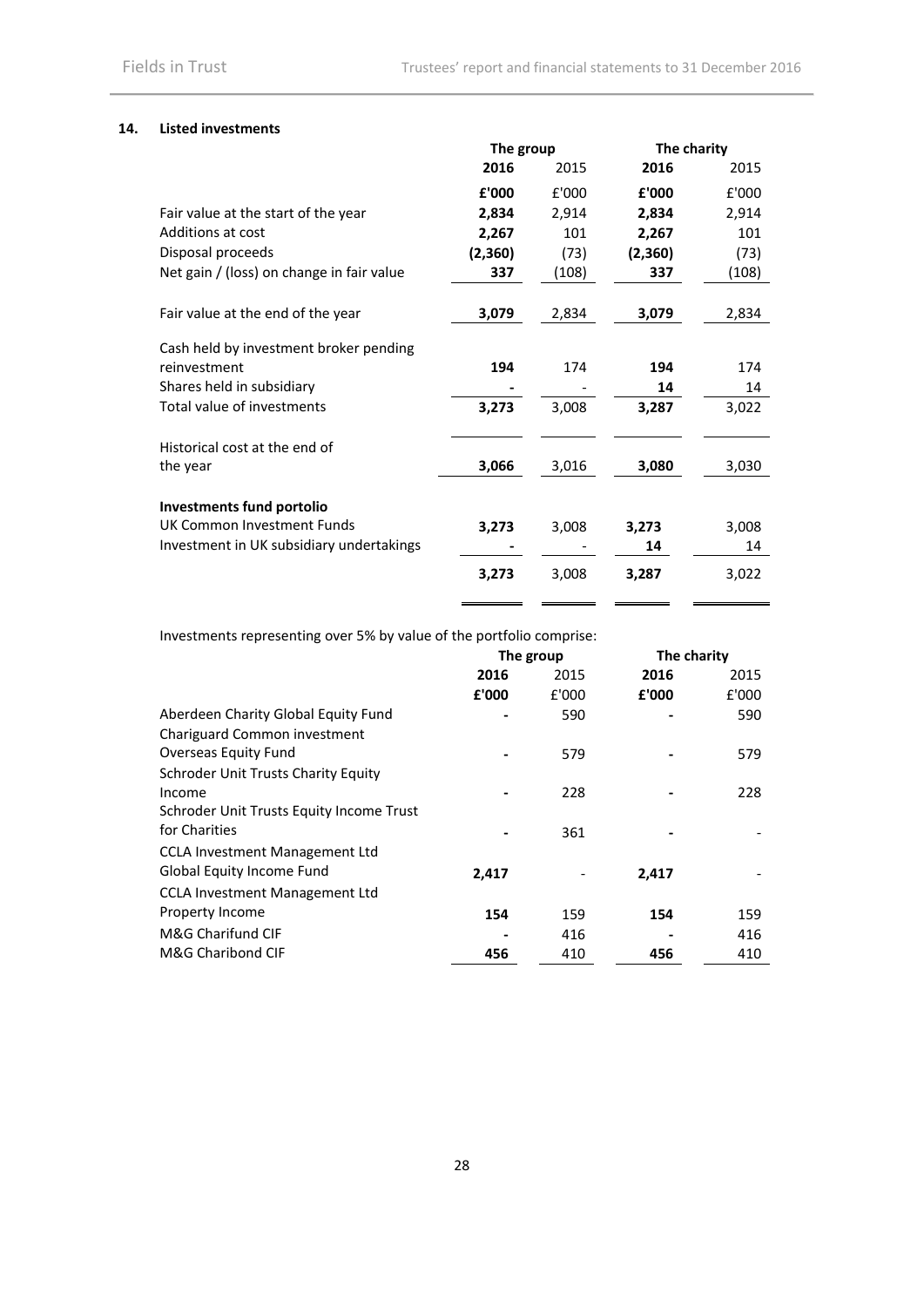## **15**

## **. Subsidiary Undertaking**

The charity owns the whole of the issued ordinary share capital of NPFA Services limited, a company registered in England. The subsidiary is used for non‐primary purpose trading activities. During the year there were no transactions. Available profits are gift aided to the charitable company. A summary of the results of the subsidiary is shown below:

| The aggregate of the assets, liabilities and funds was: |                |
|---------------------------------------------------------|----------------|
| $A = 1$                                                 | $\overline{ }$ |

| Assets      | 14 | 14 |
|-------------|----|----|
| Liabilities | ۰  | ۰  |
|             |    |    |
| Funds       | 14 | 14 |

### **16**

#### **. Parent charity**

The parent charity's gross income and the results for the year are disclosed as follows: Gross income **1,290** 688

|                     |     | (650) |
|---------------------|-----|-------|
| Result for the year | 350 |       |
|                     |     |       |

#### **17**

### **. Debtors**

|                           | The group |                | The charity |       |
|---------------------------|-----------|----------------|-------------|-------|
|                           | 2016      | 2015           | 2016        | 2015  |
|                           |           | f'00           |             |       |
|                           | £'000     | 0              | £'000       | £'000 |
| Trade debtors             | 26        | 21             | 26          | 21    |
| Taxation and other social |           |                |             |       |
| security                  | 4         | $\blacksquare$ | 4           |       |
| Prepayments and accrued   |           |                |             |       |
| income                    | 24        | 13             | 24          | 13    |
| Other debtors             | 12        | 20             | 12          | 20    |
|                           |           |                |             |       |
|                           | 66        | 54             | 66          | 54    |
|                           |           |                |             |       |

## **18. Creditors: amounts falling due within one year**

|                                    | The group |       | The charity |       |
|------------------------------------|-----------|-------|-------------|-------|
|                                    | 2016      | 2015  | 2016        | 2015  |
|                                    | £'000     | £'000 | £'000       | £'000 |
| Trade creditors                    | 18        | 14    | 18          | 14    |
| Taxation and other social security | 18        | 17    | 18          | 17    |
| Accruals and deferred income       | 30        | 94    | 30          | 94    |
| <b>Grants Commitments</b>          | 103       | 293   | 103         | 293   |
| Income held as Custodian Trustee   | 175       | 234   | 175         | 234   |
| Investment held in subsidiary      |           |       | 14          | 14    |
|                                    | 344       | 652   | 358         | 666   |
|                                    |           |       |             |       |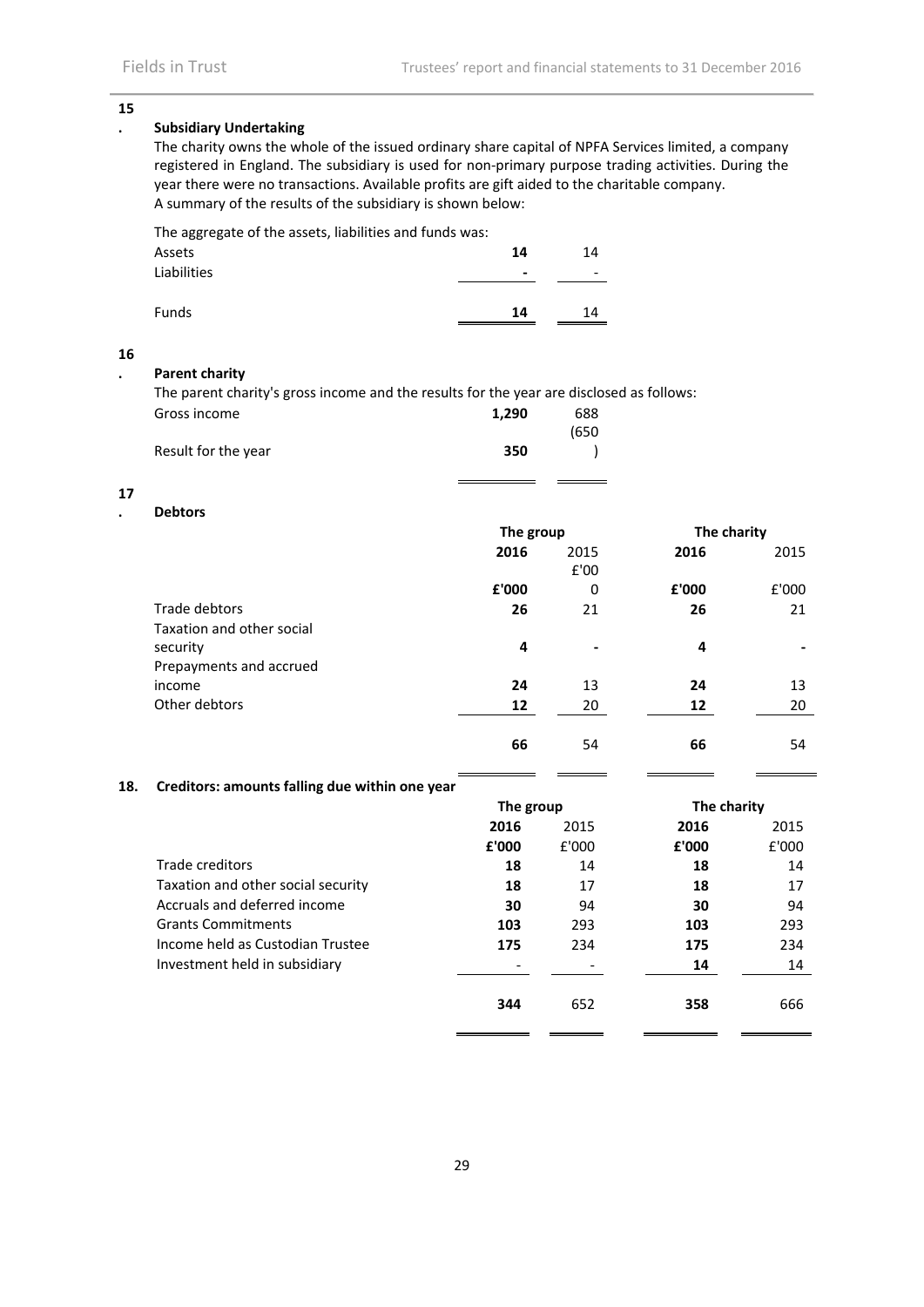# **19**

# **. Deferred income**

Deferred income comprises rents payable on certain field leases. The income is received at the end of the year and relates to the first quarter of 2017. The 2015 year end balance included £50,000 from the Royal British Legion in respect of a marketing agreement for which expenditure was incurred in 2016.

|                                          | 2016<br>£'00 | 2015  |
|------------------------------------------|--------------|-------|
| Balance at the beginning of the          | 0            | £'000 |
| year<br>Amount released to income in the | 62           | 25    |
| year                                     | (62)         | (25)  |
| Amount deferred in the year              | 9            | 62    |
| Balance at the end of the year           | q            |       |

### **20. Analysis of group net assets between funds**

|                                   | General      |            |            |                    |
|-----------------------------------|--------------|------------|------------|--------------------|
|                                   | unrestricted | Designated | Restricted | <b>Total funds</b> |
|                                   | £'000        | E'000      | £'000      | £'000              |
| Tangible fixed assets             | -            | 569        | ٠          | 569                |
| <b>Investments</b>                | 613          | 2,610      | 50         | 3,273              |
| Net current assets                | 147          |            | 816        | 963                |
|                                   |              |            |            |                    |
| Net assets at the end of the year | 760          | 3,179      | 866        | 4,805              |
|                                   |              |            |            |                    |

## **21. Comparatives for Analysis of group net assets between funds**

|                                   |              |            |            | 2015               |
|-----------------------------------|--------------|------------|------------|--------------------|
|                                   | General      |            |            |                    |
|                                   | unrestricted | Designated | Restricted | <b>Total funds</b> |
|                                   | £'000        | E'000      | £'000      | £'000              |
| Tangible fixed assets             |              | 577        |            | 577                |
| <b>Investments</b>                | 718          | 2,200      | 90         | 3,008              |
| Net current assets                | 423          |            | 445        | 870                |
|                                   |              |            |            |                    |
| Net assets at the end of the year | 1,141        | 2,779      | 535        | 4,455              |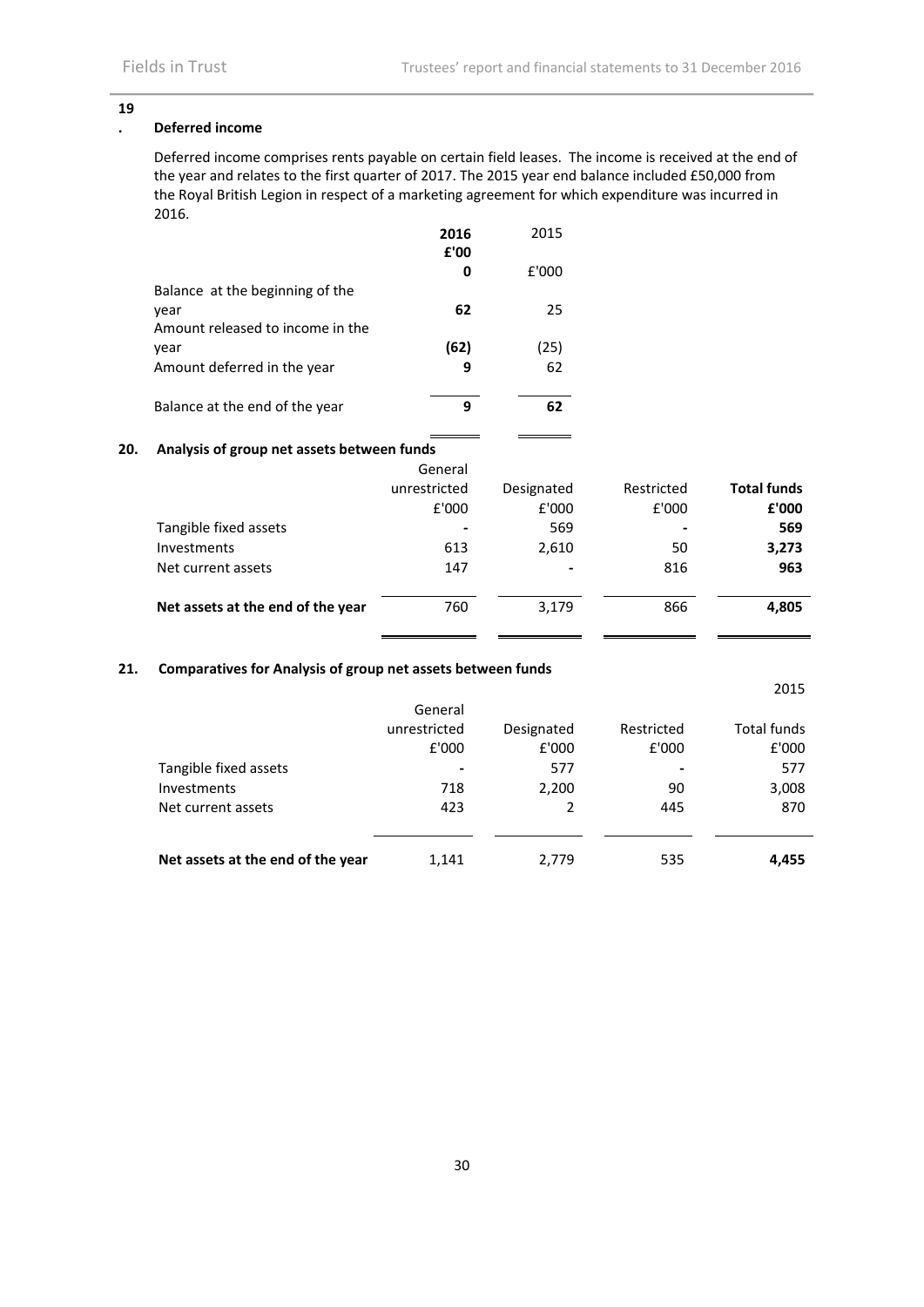## **22. Movements in funds**

| <b>Restricted funds:</b>                        | At the start<br>of the year<br>£'000 | Incoming<br>resources<br>& gains<br>£'000 | Outgoing<br>resources &<br>losses<br>£'000 | <b>Transfers</b><br>£'000 | At the<br>end of<br>the<br>year<br>£'000 |
|-------------------------------------------------|--------------------------------------|-------------------------------------------|--------------------------------------------|---------------------------|------------------------------------------|
| Protection of playing fields and play space:    |                                      |                                           |                                            |                           |                                          |
| Centenary Fields restricted funds               | 40                                   | 619                                       | (242)                                      |                           | 416                                      |
| Promotion of Centenary Fields Programme         |                                      | 50                                        | (36)                                       |                           | 14                                       |
| Filwood Playing Field, Bristol                  | 183                                  |                                           | (27)                                       |                           | 156                                      |
| Landfill Tax Credit Scheme                      | 18                                   |                                           |                                            |                           | 18                                       |
| Other income funds                              | 19                                   |                                           | (4)                                        |                           | 15                                       |
|                                                 | 259                                  | 669                                       | (310)                                      |                           | 619                                      |
| Fields development:                             |                                      |                                           |                                            |                           |                                          |
| <b>London Marathon Trust</b>                    | 59                                   |                                           | 30                                         |                           | 89                                       |
| County Donations, QEII Challenge                | 95                                   |                                           | (49)                                       |                           | 46                                       |
| Enfield Borough KG Fields                       | 19                                   |                                           | $\overline{a}$                             |                           | 19                                       |
| <b>Ashtead Rye Meadows</b>                      |                                      | 3                                         | (3)                                        |                           |                                          |
|                                                 | 173                                  | $\overline{3}$                            | (22)                                       |                           | 154                                      |
| <b>Recreational development:</b>                |                                      |                                           |                                            |                           |                                          |
| Inclusion fund (Disabled Play Project)          | 6                                    |                                           |                                            |                           | 6                                        |
| <b>Stanmer Park</b>                             | 6                                    | 30<br>30                                  |                                            |                           | 30<br>36                                 |
|                                                 |                                      |                                           |                                            |                           |                                          |
| <b>Have a Field Day Events:</b>                 |                                      | 2                                         | (2)                                        |                           |                                          |
| <b>Geographically restricted funds:</b>         |                                      | 62                                        | (62)                                       |                           |                                          |
| <b>Total restricted income funds</b>            | 438                                  | 767                                       | (396)                                      |                           | 809                                      |
| <b>Permanent endowment funds</b>                |                                      |                                           |                                            |                           |                                          |
| Kendal Playing Field                            | 77                                   | 13                                        | (53)                                       |                           | 37                                       |
| West Chiltington Field                          | 14                                   | 1                                         |                                            |                           | 15                                       |
| Other permanent endowments                      | 5                                    |                                           |                                            |                           | 5                                        |
| <b>Total permanent endowments</b>               | 96                                   | 14                                        | (53)                                       |                           | 57                                       |
| <b>Total restricted funds</b>                   | 534                                  | 780                                       | (449)                                      |                           | 866                                      |
| <b>Unrestricted funds:</b><br>Designated funds: |                                      |                                           |                                            |                           |                                          |
| Fields Legacy Fund                              | 2,202                                |                                           |                                            | 408                       | 2,610                                    |
| <b>Fixed Assets</b>                             | 577                                  |                                           |                                            | (8)                       | 569                                      |
| Total designated funds                          | 2,779                                |                                           |                                            | 400                       | 3,179                                    |
| <b>General funds</b>                            | 1,142                                | 846                                       | (828)                                      | (400)                     | 760                                      |
| <b>Total unrestricted funds</b>                 | 3,922                                | 846                                       | (828)                                      |                           | 3,939                                    |
| <b>Total funds</b>                              | 4,456                                | 1,626                                     | (1, 277)                                   |                           | 4,805                                    |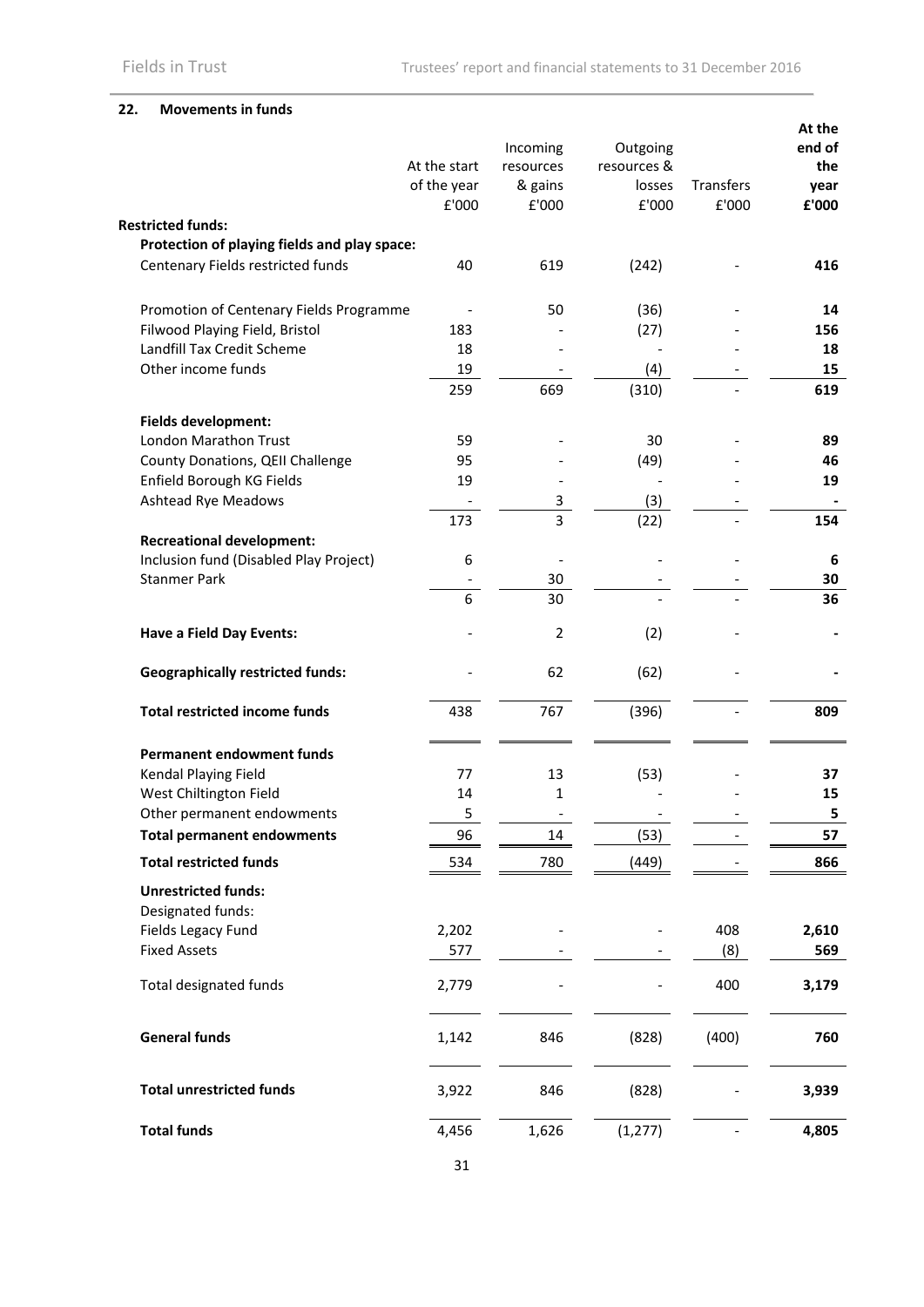#### **Purposes of restricted funds**

#### **Protection of playing fields and play space**

 These funds are for the protection of new sites (including the promotion of such programmes) and for improvements to those already protected by the charity.

#### **Fields development**

 These funds provide for the development of protected sites and contribute to, for example, new pavilions, site drainage and resurfacing etc. During the year, several grants totalling £30,000 from the London Marathon Charitable Trust fund were written back due to projects that were unable to proceed for diverse reasons. New projects will be sought for the remaining funds.

#### **Recreational development**

 The Inclusion Fund is for the creation and improvement on protected sites of recreational facilities designed for children with disabilities.

#### **Have a Field Day events**

A donation was received in 2016 to assist in meeting the cost of the charity's programme of Have a Field Day community events

#### **Geographically restricted donations**

This fund reflects the requirements of certain donors who have specified a location or country in which their donations should be utilised.

### **Purposes of Endowment funds**

These permanent endowment funds provide for the cost of maintaining and improving recreational facilities at four owned Fields in Trust sites (Bluebell Hill Cricket Ground, Kendal Playing Field, Wedmore Playing Field and West Chiltington Field).

#### **Purposes of designated funds**

#### **Fields legacy fund**

 The trustees have chosen to set aside this fund for the future of the significantly increased number of fields that the charity now safeguards. During the year, transfers were made between this fund and the general fund to recognise the staff time spent on these safeguarded fields.

#### **Fixed assets**

 This fund reflects the trustees' decision to designate the value of the charity's fixed assets, comprising in the main the long‐leasehold building occupied by the charity.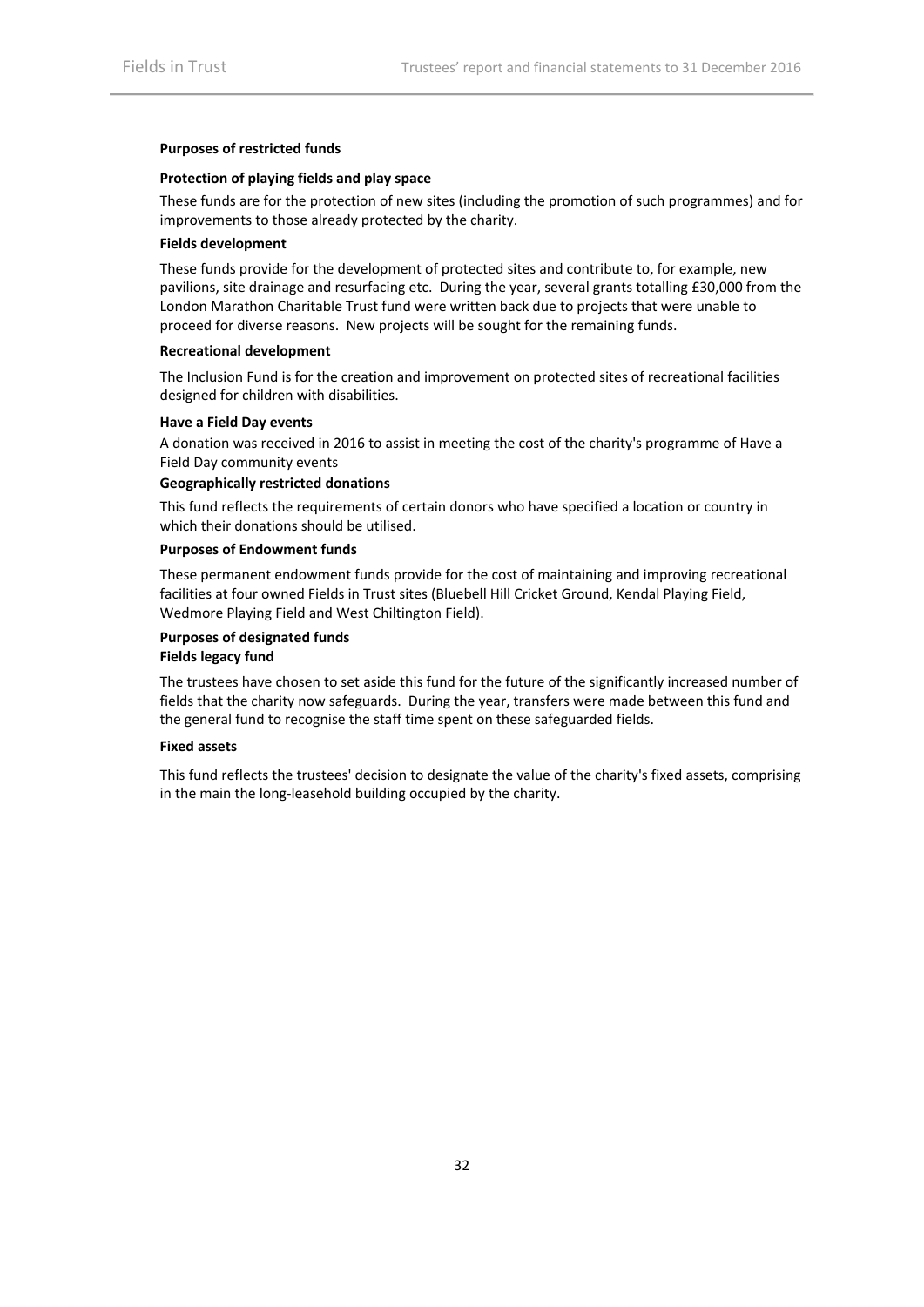## **23. Comparatives for Movements in funds**

|                                                                   | At the<br>start of<br>the year | Incoming<br>resources<br>& gains | Outgoing<br>resources<br>& losses | Transfers | 2015<br>At the<br>end of<br>the year |
|-------------------------------------------------------------------|--------------------------------|----------------------------------|-----------------------------------|-----------|--------------------------------------|
|                                                                   | £'000                          | £'000                            | £'000                             | £'000     | £'000                                |
| <b>Restricted funds:</b>                                          |                                |                                  |                                   |           |                                      |
| Protection of playing fields and<br>play space:                   |                                |                                  |                                   |           |                                      |
| Centenary Fields restricted funds                                 |                                | 40                               |                                   |           | 40                                   |
| Filwood Playing Field, Bristol                                    | 276                            | 1                                | (28)                              | (66)      | 183                                  |
| Landfill Tax Credit Scheme                                        | 5                              |                                  | 13                                |           | 18                                   |
| Other income funds                                                | 66                             | 20                               | (70)                              |           | 16                                   |
|                                                                   | 347                            | 61                               | (85)                              | (66)      | 257                                  |
| <b>Fields development:</b>                                        |                                |                                  |                                   |           |                                      |
| London Marathon Trust                                             | 31                             |                                  | 28                                |           | 59                                   |
| County Donations, QEII Challenge                                  | 100                            |                                  | 20                                | (25)      | 95                                   |
| Enfield Borough KG Fields                                         | 20                             |                                  |                                   | (1)       | 19                                   |
|                                                                   | 151                            |                                  | 48                                | (26)      | 173                                  |
| <b>Recreational development:</b><br>Inclusion fund (disabled Play |                                |                                  |                                   |           |                                      |
| Project)                                                          | 2                              | 34                               | (29)                              | (1)       | 6                                    |
|                                                                   | $\overline{2}$                 | 34                               | (29)                              | (1)       | 6                                    |
| <b>Total restricted income funds</b>                              | 500                            | 95                               | (66)                              | (93)      | 436                                  |
| <b>Permanent endowment funds</b>                                  |                                |                                  |                                   |           |                                      |
| Kendal Playing Field                                              | 79                             | 4                                | (6)                               |           | 77                                   |
| West Chiltington Field                                            | 14                             | 1                                | (1)                               |           | 14                                   |
| Other permanent endowments                                        | 8                              |                                  | (1)                               |           | 7                                    |
| <b>Total permanent endowments</b>                                 | 101                            | 5                                | (8)                               |           | 98                                   |
| <b>Total restricted funds</b>                                     | 601                            | 100                              | (74)                              | (93)      | 534                                  |
| <b>Unrestricted funds:</b>                                        |                                |                                  |                                   |           |                                      |
| Designated funds:                                                 |                                |                                  |                                   |           |                                      |
| Fields Legacy Fund                                                | 2,624                          |                                  |                                   | (422)     | 2,202                                |
| <b>Fixed Assets</b>                                               | 583                            |                                  |                                   | (6)       | 577                                  |
| <b>Total designated funds</b>                                     | 3,207                          |                                  |                                   | (428)     | 2,779                                |
| <b>General funds</b>                                              | 1,297                          | 588                              | (1264)                            | 521       | 1,142                                |
| <b>Total unrestricted funds</b>                                   | 4,504                          | 588                              | (1264)                            | 93        | 3,921                                |
| <b>Total funds</b>                                                | 5,105                          | 688                              | (1338)                            |           | 4,455                                |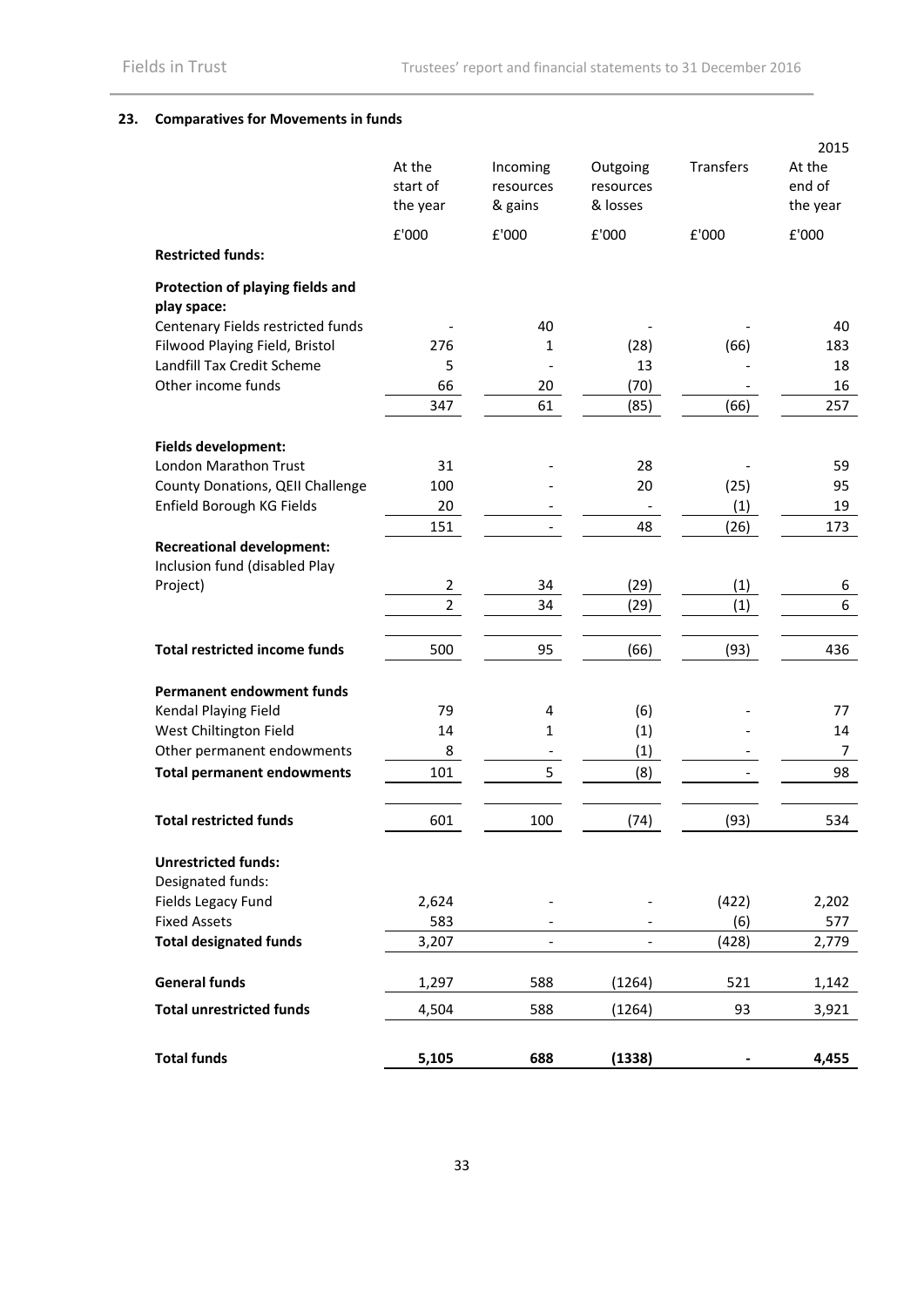| 24. | Reconciliation of het income / (expenditure) to het cash flow from operating activities |       |       |
|-----|-----------------------------------------------------------------------------------------|-------|-------|
|     |                                                                                         | 2016  | 2015  |
|     |                                                                                         | £'000 | £'000 |
|     | Net income/(expenditure) for the reporting period                                       | 350   | (650) |
|     | (as per the statement of financial activities)                                          |       |       |
|     | Depreciation charges                                                                    | 25    | 25    |
|     | (Gains)/losses on investments                                                           | (337) | 107   |
|     | Dividends, interest and rent from investments                                           | (102) | (100) |
|     | (Increase)/decrease in debtors                                                          | (12)  | 44    |
|     | Increase/(decrease) in creditors                                                        | (308) | (270) |
|     | Net cash provided by $/$ (used in) operating activities                                 | (384) | (844) |
|     |                                                                                         |       |       |

# **24. Reconciliation of net income / (expenditure) to net cash flow from operating activities**

## **25. Operating lease commitments**

The charity's total future minimum lease payments under non‐cancellable operating leases is as follows for each of the following periods

|                  | Other                    |                          |
|------------------|--------------------------|--------------------------|
|                  | 2016                     | 2015                     |
|                  | £'000                    | $\pmb{\mathsf{E}}$ '000  |
| Less than 1 year | 3                        | 3                        |
| 1 - 2 Years      | $\overline{2}$           | $\overline{\phantom{a}}$ |
| 2 - 3 years      | $\overline{\phantom{a}}$ | $\overline{\phantom{a}}$ |
|                  | 5                        | 3                        |
|                  |                          |                          |

## **26. Legal status of the charity**

The charity is incorporated by Royal Charter and has no share capital.